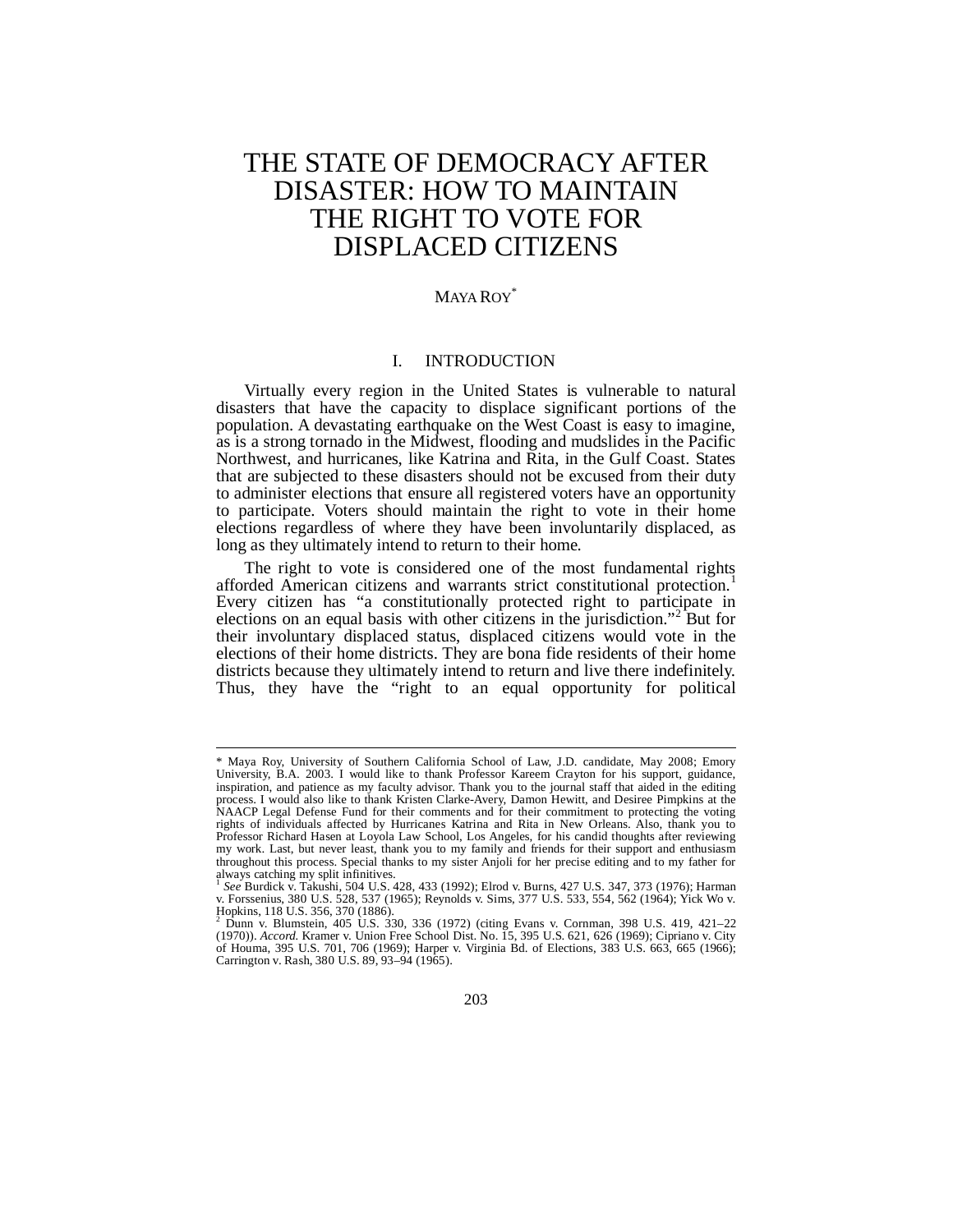representation."<sup>3</sup> However, the question of how states can ensure a displaced person's right to vote is up for debate.

Some might say that voters should simply register in their new location during their displacement because states should not be forced to undergo the time and expense of trying to find these voters, who are scattered throughout the nation. The essence of this argument is that a state's border represents the boundary of that state's power and, by that logic, displaced people must register, vote, and operate within the state they occupy. Those particularly concerned about potential voter fraud could be appeased by such a plan.<sup>4</sup>

This Note will argue that states must ensure the accessibility of voting in their home district elections to involuntarily displaced citizens.<sup>5</sup> This is an issue of state citizenship. When voters are involuntarily displaced and intend to return home, their right to vote in their home districts must be preserved. If not, that segment of the electorate effectively will be disenfranchised, unable to participate in the political process of their home district. The face of the electorate will change, perhaps dramatically, and this can easily transform the composition of representative government at every level. Since representative government is one that is elected "for the people, by the people," when a segment of "the people" is denied their right to participate in elections of their home districts due to their displaced status, democracy fails.<sup>6</sup> When displaced voters return home, they will be subjected to governance by officials for whom they were unable to vote for or against.

<sup>&</sup>lt;sup>3</sup> Carrington, 380 U.S. at 94. Any state-imposed limitation on this right must be narrowly tailored to the state interest and the state must demonstrate that there are no less restrictive means to achieve the same result. *See, e.g., Dunn*, 405 U.S. at 350–54. 4

Opponents of proposals that might secure voting rights in these unique set of circumstances often tout concerns about alleged voter fraud as one reason why these proposals should not be implemented. However, actual, documented cases of in-person voter fraud, such as impersonation of dead voters or the casting of multiple ballots, are incredibly rare. For an in-depth analysis of this issue, see Lorraine C. Minnite, *The Politics of Voter Fraud*, PROJECTVOTE.ORG, *available at*

http://projectvote.org/fileadmin/ProjectVote/Publications/Politics\_of\_Voter\_Fraud\_Final.pdf (last visited Mar. 14, 2007) ("Voter fraud is extremely rare. At the federal level, records show that only 24 people were convicted of or pleaded guilty to illegal voting between 2002 and 2005, an average of eight people a year. The available state-level evidence of voter fraud . . . is also negligible."). Regarding absentee ballot voter fraud, there is a greater risk for fraud because the vote is not cast in a setting that is observed by election officials. *See* Caltech/MIT Voting Technology Project, *Voting: What Is, What Could Be* (July 2001), *available at* http://www.vote.caltech.edu/2001report.htm (last visited June 17, 2007) ("The prospect for coercion is increased with absentee voting."). *See also* Richard L. Hasen, *The Untimely Death of* Bush v. Gore, 60 STANFORD L. REV. (forthcoming 2007), *available at* http://ssrn.com/abstract=976701 ("There is widespread consensus among those who study voter fraud that the greatest potential for fraud—and certainly the most reported cases of such fraud—involve absentee ballots that are cast outside the presence of election officials."). Despite the elevated risk with absentee voting systems, many states provide this method of voting for segments of voters and it is a logical extension of their existing policies to provide more voting options for a displaced electorate.<br><sup>5</sup> Displaced voters are bona fide residents of their home districts and have a verifiable connection to the

locality in which they vote. For information about an organization dedicated to this proposition, see Satellite Voting Solutions, *available at* http://www.satellitevoting.com (last visited Mar. 14, 2007). Its mission statement reads: "Every American should have the right to vote for an elected official in their registered voter location, regardless of their geographic location if displaced by natural disasters, family crisis, military assignments, or any act of God." 6 *See* THE LANGUAGE OF LIBERTY: THE POLITICAL SPEECHES AND WRITINGS OF ABRAHAM LINCOLN

<sup>786–87 (</sup>Joseph R. Fornieri ed., Regenery Publishing, Inc.) (2003) (quoting the Gettysburg Address, delivered on Nov. 19, 1863, in its entirety).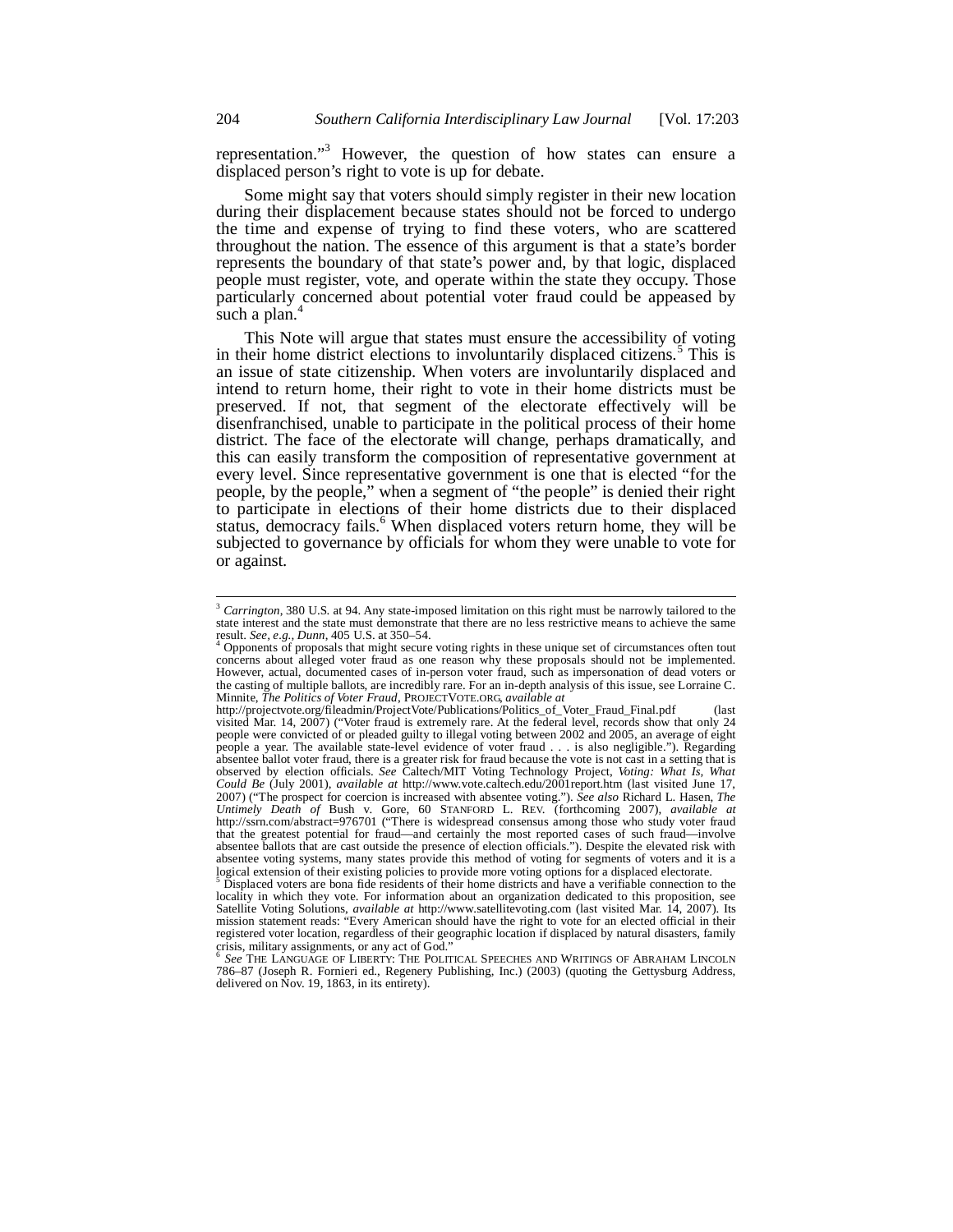Voting within one's home district when outside one's home state is not a foreign idea. In the United States, certain categories of displaced voters already enjoy special allowances. For example, military personnel called on active duty and students attending institutions of higher education outside of their home state are able to vote in their home district elections.<sup>7</sup> States must expand these special allowances to voters displaced because of natural disasters. Fundamentally, when states allow individuals to maintain their state citizenship when a resident is not physically residing there, the state has a duty to protect that person's right to vote in local elections. Further, states must determine the appropriate procedure for accommodating nonresident voters and write the procedure into law so that the right to vote will be preserved as fundamental for all Americans.

Although this debate is fundamental to the democratic process, few scholars have engaged it.<sup>8</sup> Following the attacks on the World Trade Center and the Pentagon on September 11, 2001, scholars spilled much ink on the question of the continuation of the national government following a devastating attack.<sup>9</sup> The debate focused on how to operate and repopulate the federal government following mass destruction, triggering discussion of presidential succession and whether to add state actors, such as governors, to the end of the list of presidential successors.<sup>10</sup> The scholarship addressed the continuity of the federal government, leaving the discussion of statelevel preparedness unmentioned at worst, and an afterthought at best.<sup>11</sup> The debate centered on the right of Americans to an elected government, not the right to vote.

This Note broadens the discussion and argues that states must be proactive and draft legislation that will ensure that all registered voters, specifically those involuntarily displaced, can participate in local elections. Part II provides a case study of Hurricane Katrina and its effect on the

<sup>7</sup> *See, e.g.,* Ariz. Rev. Stat. Ann. §16-543 (2006); Colo. Rev. Stat. §1-8-103 (2006); Del. Code. Ann. tit. 16, §5524 (2006); Fla. Stat. Ann. §101.698 (West 2007); N.M. Stat. Ann. §1-6-5.3 (West 2007); Okla. Stat. Ann. tit. 26, §14-135 (West 2006); Idaho Code Ann. §34-201 (2006); 25 Pa. Stat. Ann. §3146.8 (West 2006); Wis. Stat. Ann. §6.22 (West 2006). 8

The Harvard Law Review Association contemplated the issue of how to operate an election with a displaced electorate. *See Developments in the Law: Voting in a Time of Crisis*, 119 HARV. L. REV. 1176 (2006). It argued that there is a lack of state-level preparedness to operate elections in this context and touched on how Hurricane Katrina exposed this reality. *Id.* at 1177, 1182–83. It gave a case study of elections in Bosnia and Herzegovina following the war in the Balkans, and how elections officials confronted the logistical problems of running elections with an electorate spread throughout the region. Finally, the article suggested methods United States officials should employ in order to avoid the problems faced in Bosnia and Herzegovina. *Id.* at 1186–88. The article opened the door to further discussion of how to operate elections from a state-level perspective, following internal displacement of citizens. 9

*See, e.g.* James C. Ho, *Ensuring the Continuity of Government in Times of Crisis: An Analysis of the Ongoing Debate in Congress*, 53 CATH. U. L. REV. 1049; Colloquy, *The Continuation of Government*, 53 CATH. U. L. REV. 1073 (2004); Howard M. Wasserman, *The Trouble with Shadow Government*, 52 EMORY L.J. 281 (2003); Paul Taylor, *Proposals to Prevent Discontinuity in Government and Preserve the Right to Elected Representation*, 54 SYRACUSE L. REV. 435 (2004); Norman J. Ornstein, *Unprepared—Why Inauguration Day is Dangerous*, THE NEW REPUBLIC, January 17, 2005, *available at* www.continuityofgovernment.org (last visited Jan. 10, 2007). *See generally*

http://www.continuityofgovernment.org for the developments of the Continuity of Government Commission. <sup>10</sup> *See, e.g,.* Wasserman, *supra* note 9. <sup>11</sup> For additional arguments about the shortcomings of the discussion as it relates to state-level

preparation, see *Developments in the Law*, *supra* note 8, at 1176, 1178–81.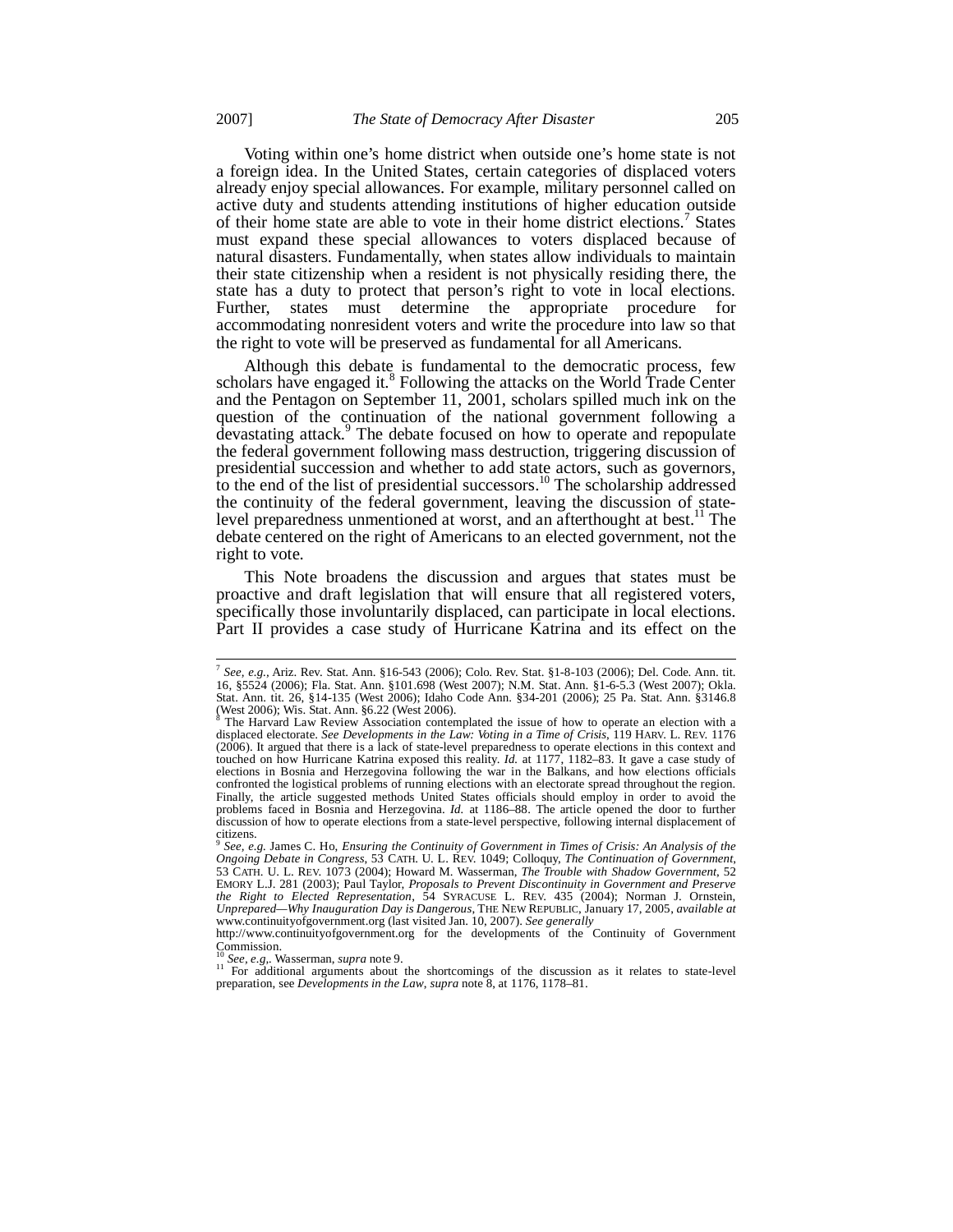administration of elections in Louisiana. This discussion demonstrates the dire need for states to craft nondiscriminatory election policies for nonresident voters before disaster strikes. Part III examines elections in South Africa, Iraq, and Mexico, as each catered to a nonresident electorate. Trends from those elections highlight the important need for inclusive electoral policies that effectively address the unique needs of displaced voters. Part IV evaluates the current American state election law to determine the level of electoral preparedness for dealing with nonresident voters. Part V proposes policy recommendations that will aid states in crafting electoral policy that facilitates displaced voter participation in a nondiscriminatory way. Part VI provides some conclusions.

# II. HURRICANE KATRINA'S EFFECT ON LOUISIANA ELECTIONS

On August 29, 2005, Hurricane Katrina hit landfall and wreaked havoc on the Gulf Coast.<sup>12</sup> Louisiana was hit particularly hard by the combination of the Hurricane and the failure of its outdated and insufficient levees<sup>13</sup> to withstand the increased pressure built up by the storm. "[A]pproximately two-thirds . . . of the flooding and half of the economic losses [could] be attributed to water flowing through breaches in floodwalls and levees."<sup>14</sup> The storm caused over twenty billion dollars in damage,  $\frac{15}{5}$  and over 1400 Louisiana residents lost their lives because of the storm and subsequent flooding.<sup>16</sup>

Cities like New Orleans were particularly devastated by the storm. The New Orleans Parish lost approximately sixty percent of its population<sup>17</sup> and "between 27% - 48% of its voting population."<sup>18</sup> New Orleans was a majority-minority city before the storm, with African-Americans constituting over sixty percent<sup>19</sup> of the city's population and holding a strong Democratic majority vote.<sup>20</sup> New Orleans made up most of Louisiana's only majority African-American district.<sup>21</sup> One-third of the African-Americans in the State House and four of the nine African-Americans in the State Senate came from New Orleans.<sup>22</sup> The African-American community in Louisiana bore the brunt of the storm's

<sup>&</sup>lt;sup>12</sup> For a timeline of the events leading up to and directly following Hurricane Katrina, see Think Progress, Katrina Timeline, *available at* http://thinkprogress.org/katrina-timeline (last visited Mar. 10, 2007). <sup>13</sup> *See* U.S. Army Corps of Engineers, Performance Evaluation of the New Orleans and Southeast

Louisiana Hurricane Protection System (June 2006), vol. 1 at 7, *available at* https://ipet.wes.army.mil. <sup>14</sup> *See id.* at 5. <sup>15</sup> *See id.* at 8.

<sup>&</sup>lt;sup>16</sup> See, e.g., Michelle Hunter, *Deaths of Evacuees Push Toll to 1,577: Out-of-State Victims Mostly*<br>*Elderly, Infirm*, TIMES-PICAYUNE (New Orleans), May 19, 2006, at 1; Louisiana Department of Health and Hospitals, Reports of Missing and Deceased, *available at*

http://www.dhh.louisiana.gov/offices/page.asp?ID=192&Detail=5248. <sup>17</sup> *See* U.S. Army Corps of Engineers, *supra* note 13, at 8.

<sup>18</sup>*See* Press Release, Advancement Project, *Louisiana State Officials Sued for Violation of the Voting Rights Act* (Feb. 9, 2006), *available at*

http://www.advancementproject.org/press\_releases/2006/020906.html. <sup>19</sup>*See* United States Census Bureau, Census 2000 Full-count Characteristics (SF1) (2000), *available at* http://www.gnocdc.org/orleans/people.html. <sup>20</sup> *See* Fred Brown, *Disputed Elections in La.*, DENV. POST, Oct. 2, 2005, at E06.

<sup>21</sup> *See id.*

<sup>22</sup> *See id.*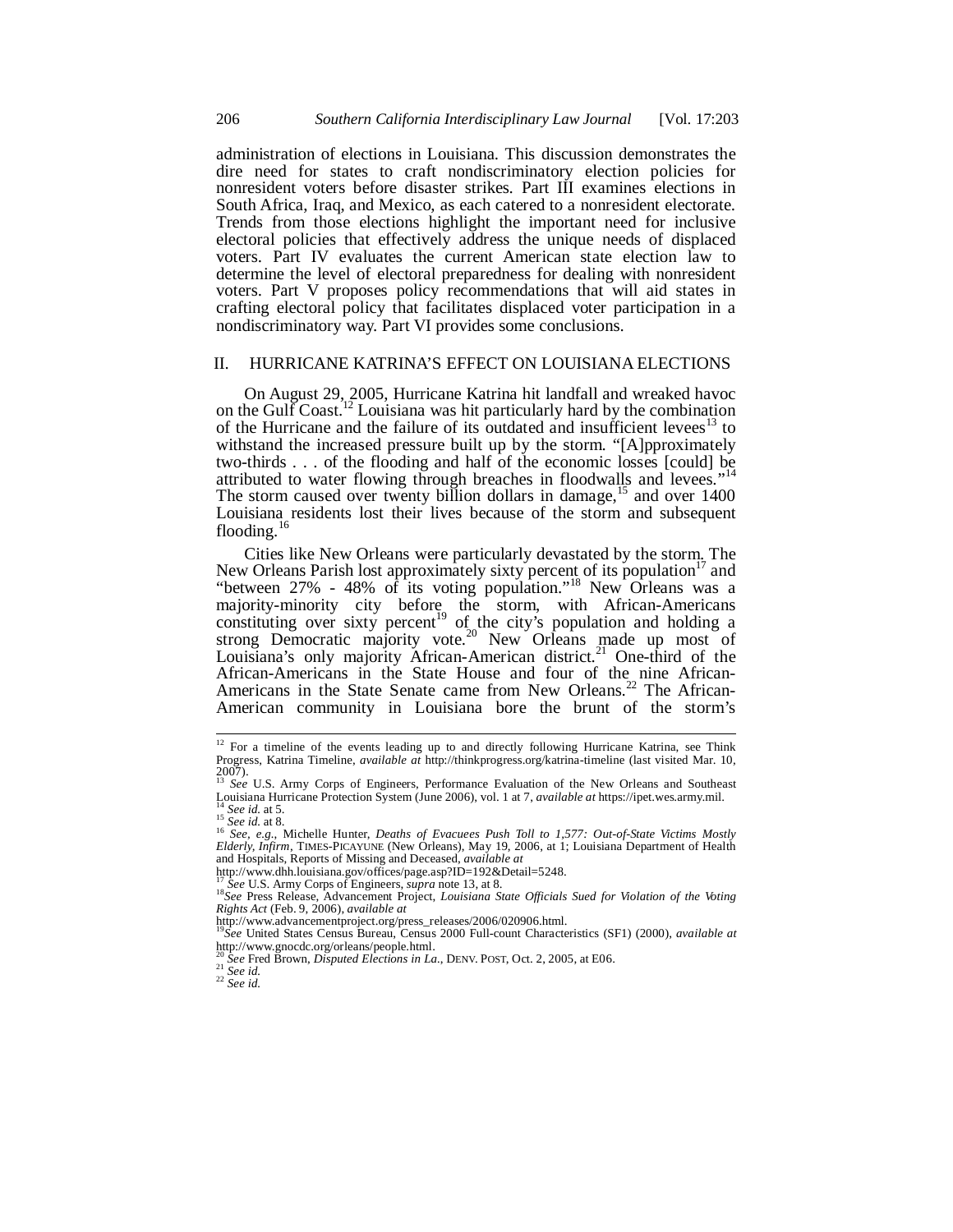devastation because members of this population tended to live in higher concentrations than their white counterparts within the areas most affected by the storm.<sup>23</sup> Currently, New Orleans is projected to reach slightly over fifty percent of its pre-Katrina population by the summer of 2008.

The situation facing Louisiana politicians was bleak. After dealing with the tragedy of the storm's aftermath, they had to determine how to craft electoral policy to accommodate voters now spread throughout the country. The stakes of drafting the legislation were very high. The strong Democratic trends of New Orleans would be impacted dramatically if the displaced voters from those locations no longer participated in their home district elections. Of the approximately 400,000 registered voters who fled the state,  $300,000$  were from New Orleans.<sup>25</sup> The population that constituted the Democratic stronghold scattered throughout all the fifty states.<sup>26</sup> If these voters were disenfranchised from participating in their home elections, the electorate would change significantly. The changed face of the Louisiana electorate would undoubtedly change the face of the representative government. Louisiana politics could follow the Republican trends of its neighboring states, like Mississippi. The concentrated Democratic power of New Orleans could give way to the strength of the Republican majority in the northern parishes of the state. If the displaced population was unable to vote in their home district elections, one of Hurricane Katrina's lasting effects would be the white-wash of Louisiana politics; the destroyed African-American Democratic stronghold left in its wake.

## A. ELECTORAL OVERHAUL RESPONSIVE TO HURRICANE KATRINA<sup>28</sup>

After the storm, Louisiana's Governor Kathleen Blanco postponed all remaining elections in 2005, as well as the primary and general elections slated for early  $2006.<sup>29</sup>$  The Louisiana Secretary of State, Al Ater, had to grapple with how to administer the delayed elections and meet the needs of displaced voters. He devised the Initial Election Plan, which expanded absentee voting to displaced voters and proposed satellite polling locations

<sup>23</sup> *See, e.g.,* Tomas Alex Tizon & Doug Smith, *Evacuees of Hurricane Katrina Resettle Along a Racial Divide*, LOS ANGELES TIMES, Dec. 12, 2005, Main News, at 1. <sup>24</sup>*See* Kevin McCarthy, The Repopulation of New Orleans after Hurricane Katrina, at xiii (2006),

*available at* http://www.rand.org/pubs/technical\_reports/2006/RAND\_TR369.pdf (last visited Jan. 10,  $2007$ ).

<sup>25</sup> *See* Frank Donze & Ed Anderson, *February Elections Planned Amid Immense Challenges*, TIMES-PICAYUNE (New Orleans), Oct. 11, 2005, Metro, at 1. <sup>26</sup> *See* Haya El Nasser & Paul Overberg, *Katrina Exodus Reaches All States*, USA TODAY, Sept. 29,

 $2005$ , at A1.

In effect, white-washing the New Orleans vote would have the same effect on Louisiana politics overall, as New Orleans constitutes the majority of the state's only African-American-majority district. *See* Kristen Clarke-Avery & M. David Gelfand, *Voting Rights Challenges in Post-Katrina World: With Constituents Dispersed, and Voting Districts Underpopulated, How Should New Orleans Hold Elections?* (Oct. 11, 2005), http://writ.news.findlaw.com/commentary/20051011\_gelfand.html.<br><sup>28</sup> For a detailed accounting of the progress of the Louisiana Secretary of State and the State Legislature

to draft the post-Katrina election policy, see Rea L. Holmes, *How Section 5 of the Voting Rights Act Failed Displaced New Orleans Voters*, 43 CAL. W. L. REV. 75 (2006). <sup>29</sup> *See* La. Exec. Order KBB 2005-36 (Sept. 14, 2005), *available at*

http://www.gov.state.la.us/assets/docs/36DelayVoting-10-15-05&11-12-05.pdf; La. Exec. Order KBB 2005-96 (Dec. 9, 2005), *available at* http://www.gov.state.la.us/assets.docs/PDFs/EO%2096.pdf.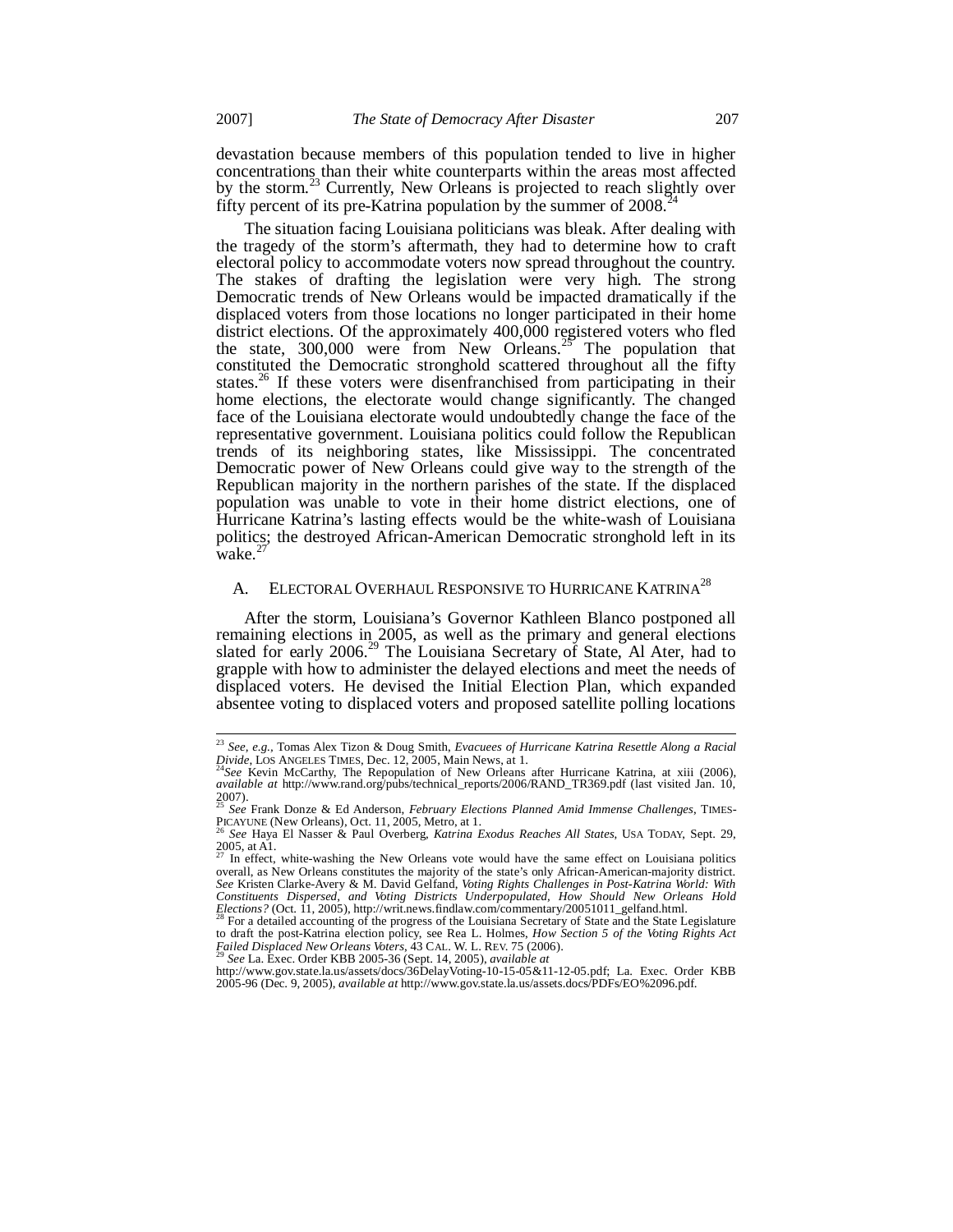within the state and beyond the state's borders; particularly, in Atlanta, Baton Rouge, and Houston, where high concentrations of evacuees were found.<sup>30</sup> The Secretary of State hoped to reach as many displaced voters as possible and said, "If there are five voters in Boise, Idaho, I want to find them."<sup>31</sup> However, shortly after Ater proposed his Initial Election Plan, he soon discovered the effort required to materialize his goal—time and significant monetary demands—eventually proved his plan to be out of the state's reach.<sup>32</sup>

Upon this recognition, the State Legislature struck provisions that allowed satellite voting outside the state. Specifically, the State Senate cited concerns that the provisions would "create legal problems stemming from any alleged disparate treatment at the satellite polling places, and pointed to the state's existing displaced voters plan as a [sufficient] solution."<sup>33</sup> Angie LaPlace, the Louisiana elections commissioner, cited an inability to guarantee against voter fraud as the primary concern.<sup>34</sup> She said the process of setting up and operating out-of-state satellite voting would take a lot of time, money, manpower, and resources that the State did not have at its disposal.<sup>35</sup>

Instead, the State Legislature approved ten in-state satellite voting locations.<sup>36</sup> Additionally, the ability to cast a ballot absentee was extended to a portion of displaced voters. $37$  This exceptional portion included only voters who had registered to vote by mail between October 5, 2004 and September 24, 2005 and who were displaced by the Hurricane and submitted a Displaced Voter Affidavit. If a voter had never voted in-person in a prior election and had registered by mail after September 24, 2005, that voter was required to return to the state to cast her vote.<sup>38</sup>

#### B. WALLACE LITIGATION

Public interest organizations filed a lawsuit as an immediate response to the instituted election plan.<sup>39</sup> Inter alia, they alleged a Section 2 violation of the Voting Rights Act, $40$  arguing that the election plan created an undue

<sup>30</sup> *See* Frank Donze & Ed Anderson, *supra* note 25*,* at 1.

<sup>&</sup>lt;sup>31</sup> See id.<br><sup>32</sup> See Wallace Plaintiff's Trial Br., No. 05-5519 (E.D. La.), fn 4 (Feb. 21, 2006), *available at*<br>http://www.naacpldf.org/issues.aspx?subcontext=64 (quoting Ater's deposition testimony from Feb. 16, 2006). <sup>33</sup> David Shucosky, *Louisiana Senate Panel Nixes Satellite Voting Centers for Katrina Refugees*, JURIST,

Mar. 30, 2006, *available at* http://jurist.law.pitt.edu/paperchase/2006/03/louisiana-senate-panel-nixessatellite.php. The "existing displaced voters plan" referred to the plan discussed below, which allowed in-state satellite voting and absentee voting for displaced voters who completed a displaced voter affidavit and registered to vote either in-person or by mail prior to September 24, 2005.

<sup>&</sup>lt;sup>34</sup> Telephone Interview with Angie LaPlace, Louisiana Elections Commissioner (Mar. 6, 2007).<br> *M. Id.* 

<sup>36</sup> *See* Tracy Clark-Flory, *Whitewashing the New Orleans Vote?*, SALON.COM, Apr. 15, 2006, *available at* http://www.salon.com/news/feature/2006/04/15/neworleans\_vote/?source=newsletter. <sup>37</sup> *See* La. R. S. 18:1303, 1307; Press Release, *NAACP Legal Defense and Education Fund, LDF Joins*

*New Orleans Voting Case* (Feb. 20, 2006), *available at*

http://www.naacpldf.org/printable.aspx?article=775. <sup>38</sup> *See* La. R. S. 18:115.F(1). *See also* 18:1308.3.

<sup>&</sup>lt;sup>39</sup> *See* Wallace Plaintiffs' Complaint, No. 05-5519 (E.D. La.) (Jan. 20, 2006).

<sup>40</sup> 42 U.S.C. § 1973.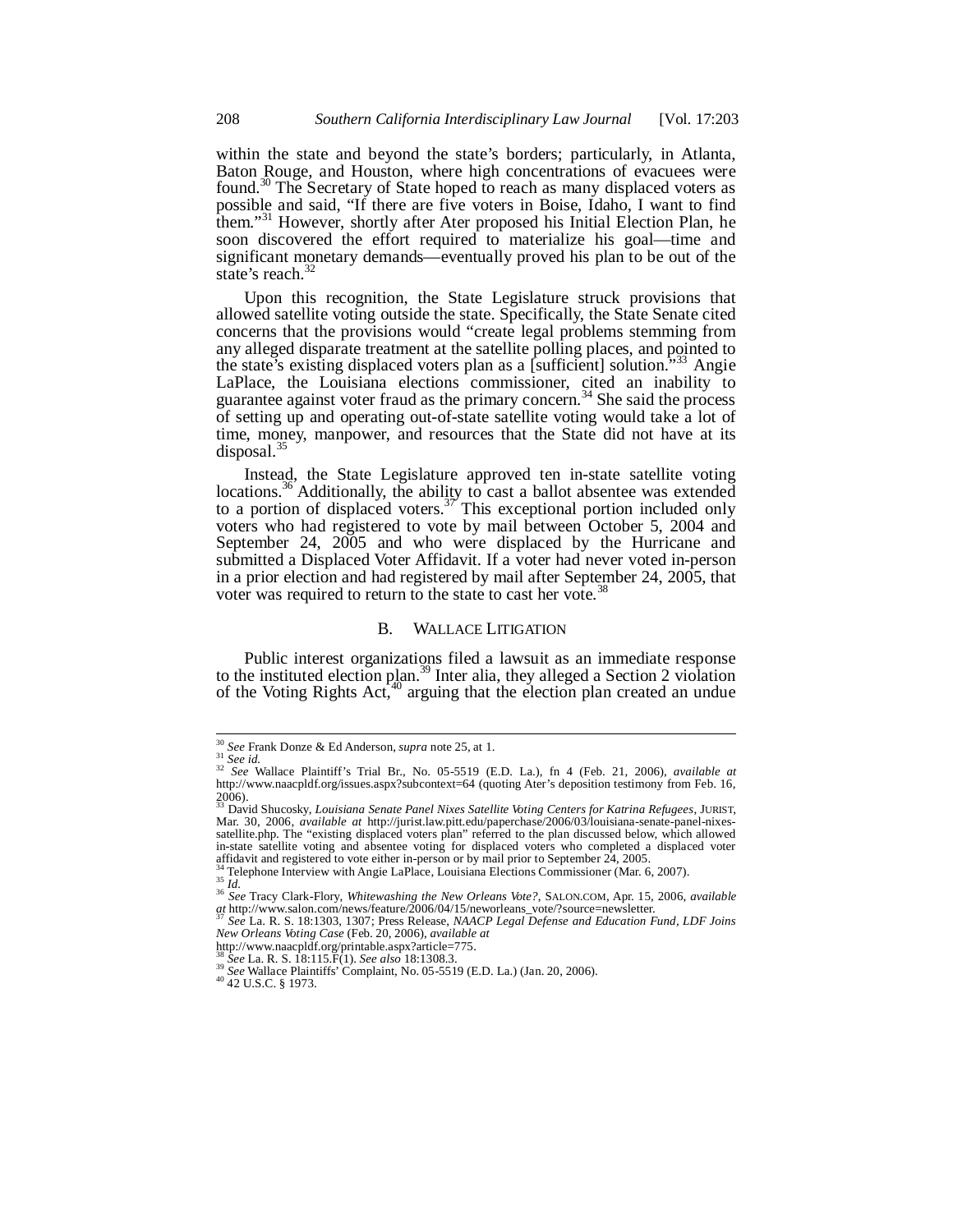hardship on displaced voters, who were predominantly African-American.<sup>41</sup> Particularly, they argued that the in-person voting requirement for first-time voters who registered by mail after September 24, 2005 constituted an impermissible burden on the right to vote. $42$  The Plaintiffs contended that this requirement would affect nearly  $14,000$  voters.<sup>43</sup> In addition, they argued that not providing out-of-state satellite voting disparately impacted the predominantly African-American displaced population, who allegedly tended to vote absentee at lower rates than their white counterparts.<sup>4</sup>

The remedies sought included the following: (1) enjoining enforcement "of the first-time in-person voting requirement under [La.] R.S. 18:115.F(1) to mail registrants otherwise eligible to vote absentee by mail;" (2) enjoining Louisiana officials to prepare and implement, after court approval, an expedited "plan for extending the satellite voting program created by  $2006 \, 1^{\text{st}}$  Extraordinary Session Senate Bill 22, by establishing out-of-state satellite voting centers in jurisdictions with substantial concentrations of evacuees;" and (3) enjoining Louisiana officials to "submit a final report and analysis of the Orleans Parish municipal elections experience within 30 days following certification of election results," which would include a breakdown of voter turnout according to method of voting, the problems experienced by election officials, how many voters applied for absentee ballots, and how many were rejected, categorized by race.<sup>45</sup>

The case came to a close after all the claims were virtually dismissed by the presiding judge.<sup>46</sup> Based on evidence proffered by the state, Judge Ivan Lemelle believed the instituted election plan did not violate Section 2 of the Voting Rights Act. He believed that the plan would have no disparate impact on African-American displaced voters and highlighted the extraordinary efforts made by state officials to accommodate the displaced electorate. To reach this conclusion, he relied upon several pieces of

<sup>41</sup> *See* Wallace Plaintiffs' Trial Br., *supra* note 32, at 8–9 ("[T]he population displaced from Orleans Parish by the hurricanes was heavily African-American; that the individuals and families who have been unable—because of their financial circumstances and the damage caused by the hurricanes, as well as the slow pace of governmental response in addressing threshold questions of rebuilding—to return, since August [2005], to their homes within the Parish is heavily African-American; and that the voting-age portion of that group is likewise disproportionately minority." Further, "African-Americans will be disproportionately affected and disenfranchised by the existing bar to their voting absentee by mail

ballots."). <sup>42</sup> *See id.* at 5 ("[T]he requirement to travel from Houston, Dallas, Atlanta, and other locations around the country to which they were dispersed by federal and state authorities in the wake of the hurricanes, in order to have the opportunity to vote, is a callous and unwarranted burden."). <sup>43</sup> *See id.* at 4.

<sup>44</sup> *See id.* at 14 ("Because the preponderance of these individuals are African-Americans, the state's refusal even to allow the Legislature to consider out-of-state satellite voting, constitutes a violation of Section 2 of the Voting Rights Act.").

<sup>45</sup> *See id.* at 18–20.

<sup>&</sup>lt;sup>46</sup> Judge Lemelle's disposal of the claims at issue in the Wallace Litigation was significant and garnered national attention. *See, e.g., Nagin, Landrieu Face Run-Off in New Orleans Election, Tens of Thousands of Displaced Residents Barred from Voting*, DEMOCRACYNOW.ORG, Apr. 24, 2005, http://www.democracynow.org/article.pl?sid=06/04/24/1346212&mode=thread&tid=25. In a letter from the Department of Justice to Representative John Conyers, the Department cites Judge Lemelle's opinion to bolster its decision to pre-clear Louisiana's new policy as complying with Section 5 of the Voting Rights Act. *See* Letter from William E. Moschella, Ass't Att'y Gen., U.S. Dep't of Justice, to John Conyers, Jr., Congressman, U.S. House of Reps. (Mar. 16, 2003), *available at* http://electionlawblog.org/archives/new.orleans.conyers.letter.pdf.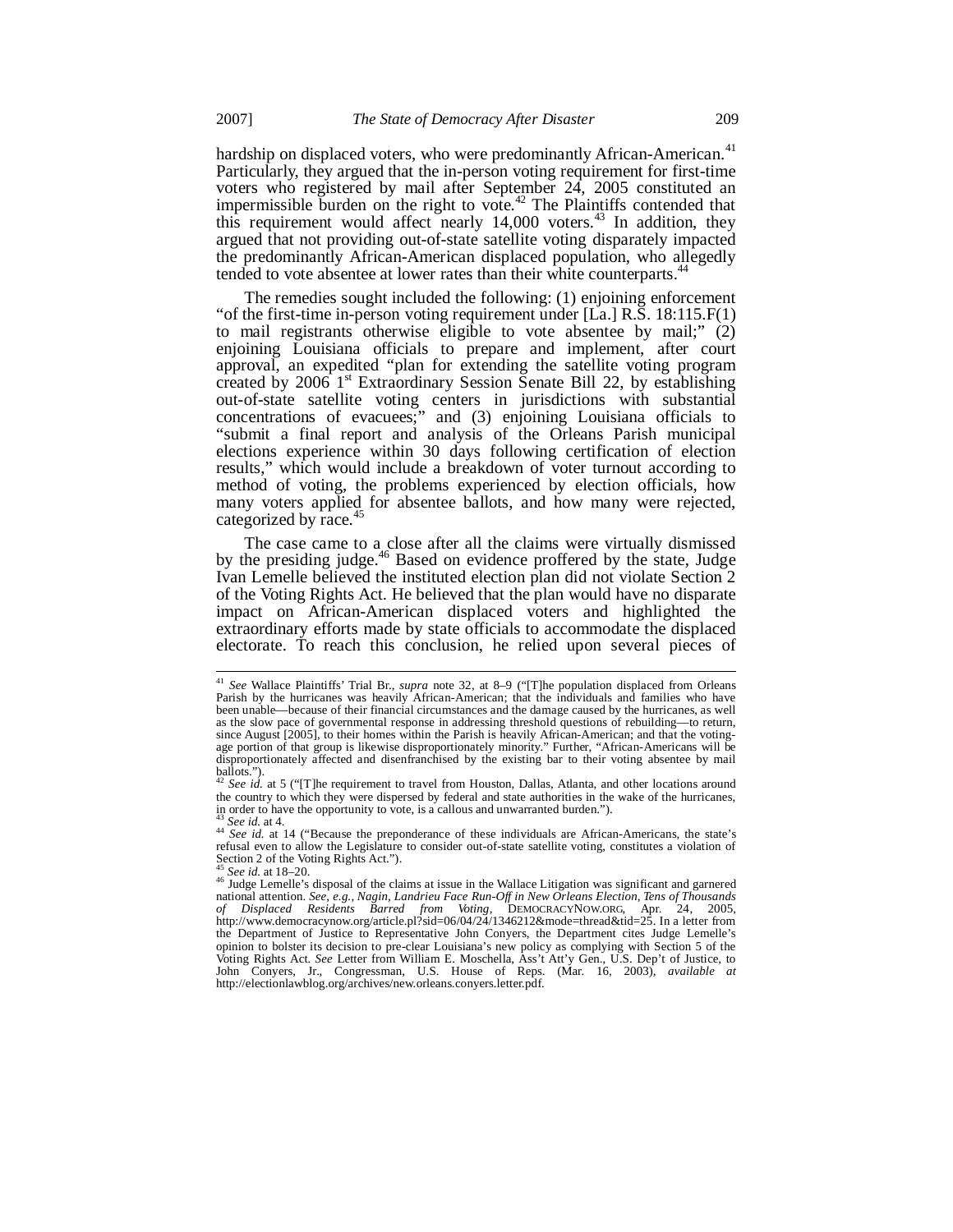evidence, including a newspaper article that determined absentee voters returned ballots at rates substantially similar to registration percentages by race.<sup>47</sup>

# C. LESSONS LEARNED FROM HURRICANE KATRINA*<sup>48</sup>*

Regardless of whether the Wallace Plaintiffs should have prevailed in the litigation or not, Louisiana's electoral response to its displaced voters failed to be as inclusive as possible.<sup>49</sup> If time was an overriding concern, Governor Blanco should have postponed elections further to determine a better electoral strategy. After weighing concerns of voter fraud with the reality—that such concerns tend to be unfounded<sup>50</sup> —the State could have waived the in-person voting requirement for those displaced voters who registered to vote by mail after September 24, 2005. With increased time, the State could have budgeted for satellite voting in areas of displaced voter concentrations and set policy regarding how best to operate the polling locations. That strategy could have enfranchised all displaced voters by allowing those voters to choose whether to vote by casting an absentee ballot or voting at a satellite polling location. This would have ensured the fundamental right to vote of displaced voters and the policy would not run afoul to the Voting Rights Act, as it would have been deliberately inclusive of all displaced voters.

Ultimately, had Louisiana contemplated the likely scenario of a natural disaster forcing a significant portion of the electorate out of the city, county and state lines, the state could have saved itself from its backward policymaking after the fact, in the midst of litigation. States must take what happened in Louisiana's electoral reform process as a harsh lesson and pass legislation immediately that will address the needs of a displaced electorate, before another inevitable disaster occurs.

Hurricane Katrina highlighted the issue of the voting rights of displaced Americans. However, it is imperative to remember that such a

<sup>47</sup> *See* Order and Reasons, Judge Lemelle, No. 05-5519 (E.D. La.) (Apr. 21, 2006) ("Current statistics support this Court's conclusion that there is no disparate impact. Current statistics show more than  $20,000$  voters have voted by absentee ballot or by early voting at a parish registrar's office." Brian Thevenot, *Officials Go All-Out to Safeguard Vote*, TIMES PICAYUNE, Apr. 21, 2006, at National p.1.<br>"The racial breakdown of those voters—65 percent black, 32 percent white, and 3 percent other—<br>closely mirrors the breakdo Judge Lemelle heard testimony from the Louisiana Secretary of State. Secretary Ater said to Salon.com, "With a 39 cent stamp and by doing it by mail, I don't know how much more accessible you can get.

<sup>.</sup> No one has been left out of this process." *See* Tracy Clark-Flory, *supra* note 36 ("More than 17,000 requests for absentee ballots had been received by the Tuesday deadline, according to the Orleans Parish Registrar of Voters office. Of those requests, 70 to 75 percent have come from African-Americans, according to Ater[.]").

<sup>&</sup>lt;sup>48</sup> As time marches on, the issues raised by Hurricane Katrina seem to fade from the national consciousness, as evidenced by President Bush failing to mention the enduring problems faced by Katrina victims during the State of the Union address on January 23, 2007. *See* White House Press Release, *President Bush Delivers State of the Union Address*, Jan. 23, 2007, *available at* http://www.whitehouse.gov/news/releases/2007/01/20070123-2.html. However, these issues grow increasingly more relevant and important, as they have not been addressed or ameliorated, which opens the door for history to repeat itself.

Even if the Wallace Plaintiff's Section 2 claim was entirely baseless, which of course this Note does not suggest, this assertion would still be true. <sup>50</sup> *See, e.g.*, Minnite, *supra* note 4.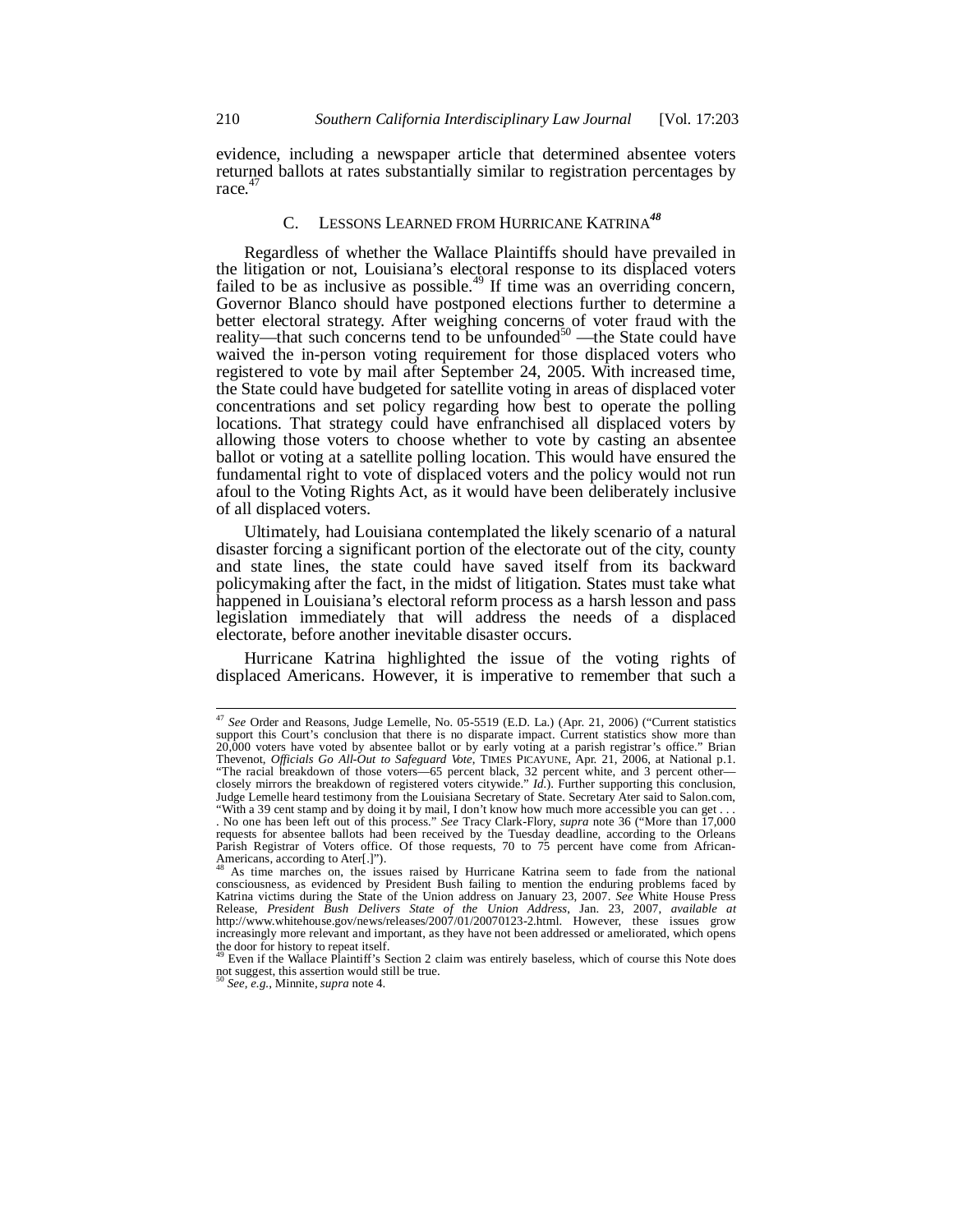disaster could strike in another form in any area of the United States. Natural disasters do not discriminate along ethnic, economic, social, or political lines. State administration of elections that ensure all registered

voters can participate is essentially an issue of federalism.

### III. INTERNATIONAL ELECTIONS WITH NONRESIDENT ELECTORATES

South Africa's national election of 1994, Iraq's national election of 2005, and Mexico's presidential election of 2006 provide vivid examples of the challenges of administering elections with targeted electoral remedies for nonresident voters.<sup>51</sup> In these instances, the nonresident voters were expatriates who left their home countries for reasons out of their control, whether political, social or economic. Most South African expatriates fled their homes due to political strife imposed by the apartheid system. The great majority of Iraqi expatriates left Iraq in order to escape the persecution of the Saddam Hussein regime. Large numbers of Mexican expatriates left their homes to flee dire poverty, arguably in part due to trade policies such as those imposed through the North American Free Trade Agreement.<sup>52</sup>

Concededly, these examples concern administering elections under circumstances unique and distinct from those that arise in the context in which persons are displaced following a natural disaster. However, these examples are valuable because they provide signposts for maneuvering elections when a large proportion of voters are outside their home districts. Additionally, they provide invaluable lessons for American state officials tasked with drafting election policy.

### SOUTH AFRICA'S NATIONAL ELECTION OF 1994

From 1948 until 1994, an apartheid government ruled South Africa and created classes of citizenship with a sliding scale of rights based on race,<sup>5</sup> and members of different ethnicities were physically segregated into their

<sup>&</sup>lt;sup>51</sup> Beyond American precedent, the United States is bound by international law found in treaties to which it is a party, customary international law and general principles of law. *See Burdick*, 504 U.S. at 433; *Elrod*, 427 U.S. at 373; *Harman*, 380 U.S. at 537; *Reynolds*, 377 U.S. at 554, 562; George E. Edwards, *International Human Rights Law Violations Before, During and After Hurricane Katrina: an International Law Framework for Analysis*, 31 T. MARSHALL L. REV. 356, 359 (2006). Under international law binding on the United States, the right to political participation in representative

government is clear. *See, e.g.* OCHA Guidelines, *available at*<br>http://www.reliefweb.int/ocha\_ol/pub/idp\_gp/idp.html (last visited Oct. 20, 2006) (Principle 22<br>includes, "[t]he right to vote and to participate in governme have access to the means necessary to exercise this right . . . ."); United States International Covenant on Civil and Political Rights, Sept. 8, 1982, art. 25(b), 999 U.N.T.S. 175, *available at* http://www.ohchr.org/english/law/ccpr.htm. However, it is necessary to move beyond the law in abstract and evaluate international examples of elections that address the unique needs of a nonresident electorate.

<sup>52</sup> *See, e.g.,* Oxfam, *Dumping without Borders: How U.S. Agricultural Policies Are Destroying the Livelihoods of Mexican Corn Farmers* (2003), *available at* http://www.oxfam.org/en/files/pp030827\_corn\_dumping.pdf (last visited Mar. 20, 2007).

The system in place was analogous to the United States Black Codes; however, the South African system included "Indians" and "Coloreds" in addition to Black and White categories.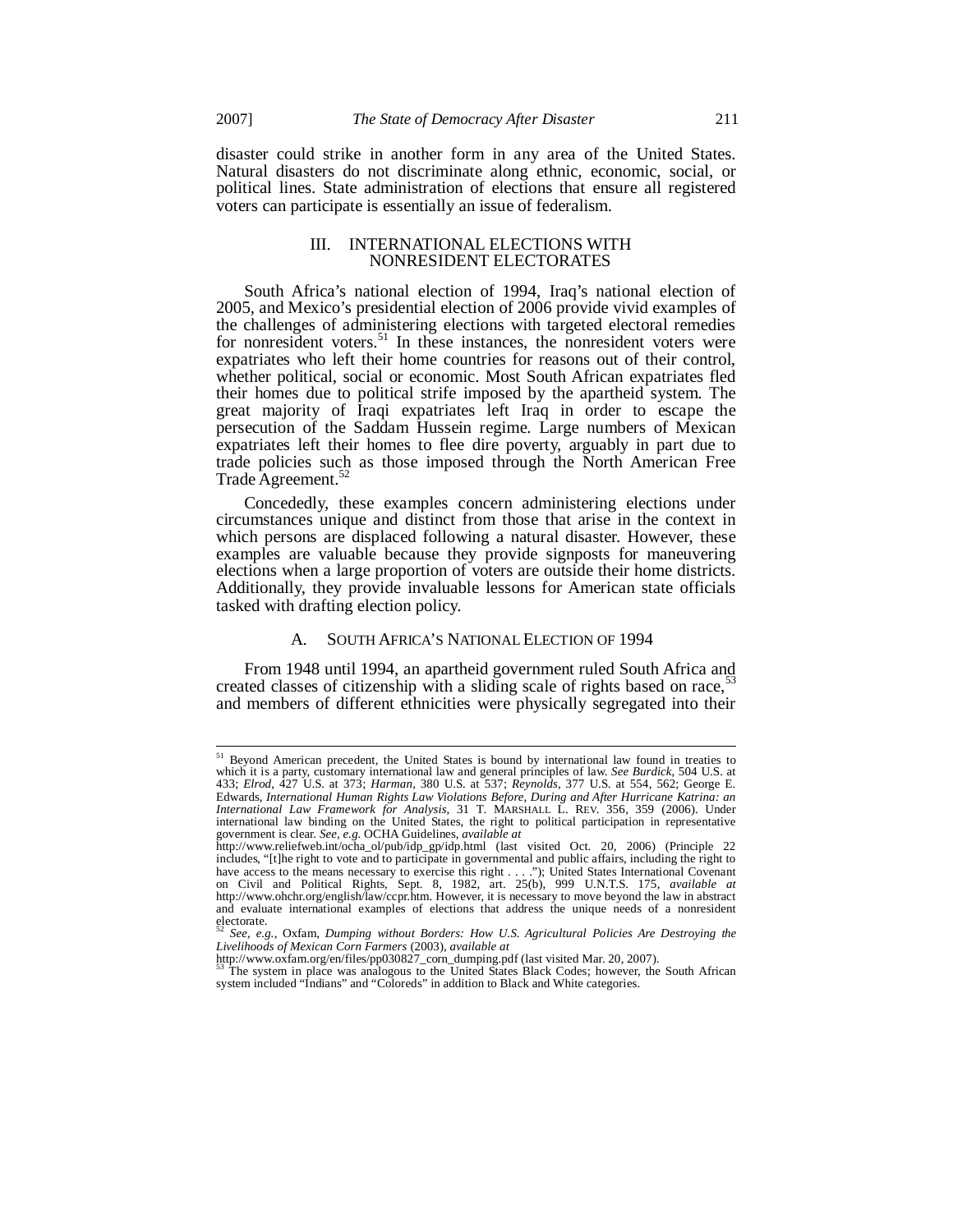own communities.<sup>54</sup> After decades of resistance and violent struggle against the racist system, the white government fell to the will of the majority, led by Nelson Mandela, who was imprisoned for twenty-seven years for his outspoken position against the apartheid system as a leader of the African National Congress.<sup>55</sup> The South African national election of 1994 was a hallmark of democracy and drove the final stake in the heart of the apartheid system.<sup>56</sup>

As the nation's first democratic election espousing universal suffrage, the 1994 national election was deliberately inclusive.<sup>57</sup> The Independent Election Commission administered the election.<sup>58</sup> Any South African age eighteen or older with a valid form of identification, including a birth certificate, South African identity card, or marriage certificate, could vote.<sup>5</sup> Also, the vote was extended to expatriates living throughout the world who could vote by absentee ballot at designated international polling locations.<sup>60</sup>

In the United States alone, over 130,000 people were eligible to vote in the 1994 South African election.<sup>61</sup> The Independent Election Commission set up about twenty-four polling locations within the United States.<sup>6</sup> Polling locations were chosen depending on the number of expected voters in that region of the country. In New York, five thousand ballots were

<sup>58</sup> For a detailed discussion of the decision of the South African government to utilize an independent organization for the election's administration, see Vijay Padmanabhan, *Democracy's Baby Blocks: South Africa's Electoral Commissions*, 77 N.Y.U. L. REV. 1157 (Oct. 2002).

The election was organized by Judge Johann Kriegler of the Independent Election Commission within an incredibly short period of time: four months. *See* Keller, *supra* note 57, at A14; Jorgen Elklit & Andrew Reynolds, *The Impact of Election Administration on the Legitimacy of Emerging Democracies: A New Research Agenda*, Working Paper #281, *available at*

<sup>54</sup> The physical segregation is analogous to the Indian Reservation system which is still present in the United States.

<sup>55</sup> For a detailed account of Mandela's struggle, see NELSON R. MANDELA, LONG WALK TO FREEDOM: THE AUTOBIOGRAPHY OF NELSON MANDELA (1994).

The change of hands of political power did not occur without considerable resistance from those with a vested interest in the status quo. In fact, just before the election militants bombed the South Africa International Airport. *See* Francis X. Clines, *The South African Vote: The Overview; After 300 Years, Blacks Vote in South Africa*, NEW YORK TIMES, Apr. 27, 1994, at A1. The violence was directed at chilling minority voters from exercising their new right to political participation. However, Mandela believed the violence served as a motivation for participation rather than in deterring voters of color from exercising their political will. *See id.*

<sup>57</sup> *See* Bill Keller, *The South African Vote: The Elections; As All Go to the Polls: Who, How, Where, When*, NEW YORK TIMES, Apr. 25, 1994, at A7.

http://www.nd.edu/~kellogg/publications/workingpapers/WPS/281.pdf. Kriegler organized Commission without the aid of voter registry rolls and without reliable census data. *Id.* This made determining appropriate polling locations and allocating a sufficient number of ballots for each location exceedingly difficult because there was no means to anticipate voter turnout at any given polling place. *Id.* Also compounding the challenge of administering the election was the decision that voters within South Africa could vote at any polling location within the country. *Id.* This policy was consistent with encouraging the breaking down of racial borders between townships and cities and encouraging members of all races to mingle in the democratic process. However, practically speaking, it increased the lack of predictability of the volume of voters at each polling location. To protect against voter fraud, officials decided to mark voter identification and voter fingertips with invisible ink that could be detected by shining ultraviolet light over it, thereby preventing multiple voting by eligible voters. *Id.* 

<sup>&</sup>lt;sup>60</sup> See Editorial, *Former South Africans May Also Vote Today*, NEW YORK TIMES, Apr. 26, 1994, at A22 (quoting the South Africa Electoral Act of 1994, "for the purposes of this section a person shall be deemed to be permanently resident in the Republic if such a person is former South African Citizen."). <sup>61</sup> *See* Keller, *supra* note 57, at A7.

<sup>62</sup> *See* Michael Marriot, *The South African Vote: Expatriates; In New York, It's a Dream Come True*, NEW YORK TIMES, Apr. 27, 1994, at A9.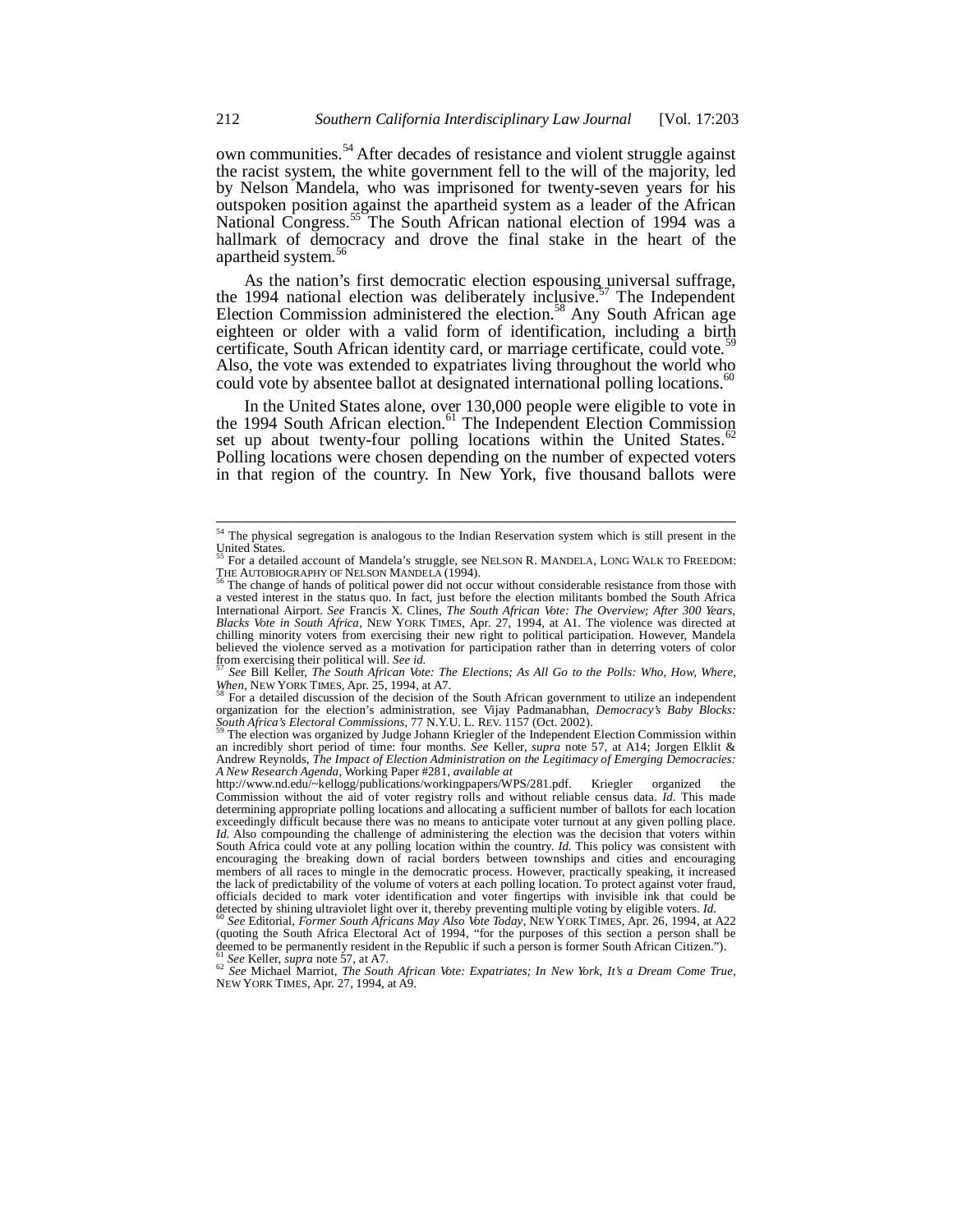printed.<sup>63</sup> Chicago prepared for one thousand voters.<sup>64</sup> Individuals traveled from across the country to participate in the election, which was viewed as an international celebration of human rights.

The problems encountered by the election within South Africa's borders were numerous.<sup>65</sup> Beyond the struggles to administer the election within South Africa's borders was the practical challenge of accommodating the extension of the voting privilege to expatriates scattered throughout the world. Expatriates had to travel to satellite voting locations in order to cast their ballot.<sup>66</sup> Although polling locations were chosen based on anticipated South African expatriate population concentrations, many expatriates likely did not vote in the election due to the time and expense it would require to vote physically at a given polling location.

The 1994 South African national election taught some important lessons.<sup>67</sup> First, South African officials did not have sufficient time to craft a comprehensive electoral policy. Judge Johann Kriegler of the Independent Election Commission had only four months to plan the entire South African election.<sup>68</sup> This was insufficient in the face of administering an election with millions of in-country voters and hundreds of thousands of expatriate voters at satellite polling locations.

Next, when crafting electoral policy that intends to include voting by an international electorate, election officials have to choose polling locations carefully, in order to accommodate the areas with the densest populations of eligible voters. The in-person voting requirement likely made it impractical for many expatriates to vote in the election, primarily due to the expense voters would have had to incur to travel to a polling location, of which there were few scattered throughout the world. The election officials overlooked providing assistance to voters not found in these dense expatriate population concentrations. It appears they did not

<sup>63</sup> *See id.* <sup>64</sup> *See id.*

<sup>65</sup> Wait times for voters in line at polling locations extended beyond seven hours in some areas. *See* Francis X. Clines, *The South African Vote: The Scene; A Joyous Day of Lining up to Vote for Many, but Disappointment for Some*, NEW YORK TIMES, Apr. 28, 1994, at A14. Some voters did not have ballots which included all the candidates, such as the Inkatha Freedom Party in the Zulu Province. After eighty million ballots were already printed, the party decided to join the race, thereby causing a logistical nightmare for Kriegler. At first, stickers were used to add the party to existing ballots, but many of the stickers did not make it on the actual ballots. Kriegler then had to authorize voters to write in the name of the party if they wished to vote for it. *See* Keller, *supra* note 57, at A14. Voter turnout was so high at some polling locations, that election officials had to compromise the integrity of the ballot boxes by opening them and using larger bags to house returned ballots. *See id.* Further, ballots were counted at centralized locations but there was insufficient training given to officials who were to collect and deliver the ballots to the centers and then how to accurately tabulate and report ballot returns. *See* Elklit & Reynolds, *supra* note 59, at 26. There was also a late discovery that a computer hacker had accessed the vote counting system. *Id.* However, the security breach apparently did not have an affect on the voting tabulation. *See id.*

<sup>66</sup> *See* Marriot, *supra* note 62, at A9.

<sup>&</sup>lt;sup>67</sup> Following the election and the numerous criticisms, Judge Kriegler believed it was more important that the South African people accept the election results than get caught up in whether the election was actually 'free and fair,' given the extreme circumstances within which the election had to be administered. See Keller, *The South African Vote: The Voting; Was the Election Fair? Voting Chief is*<br>Satisfied, NEW YORK TIMES, May 3, 1994, at A14. In the end, all contestants accepted the final election results. *See* Elklit & Reynolds, *supra* note 59, at 26

<sup>68</sup> *See* Keller, *supra* note 67, at A14. *See generally* Elklit & Reynolds, *supra* note 58.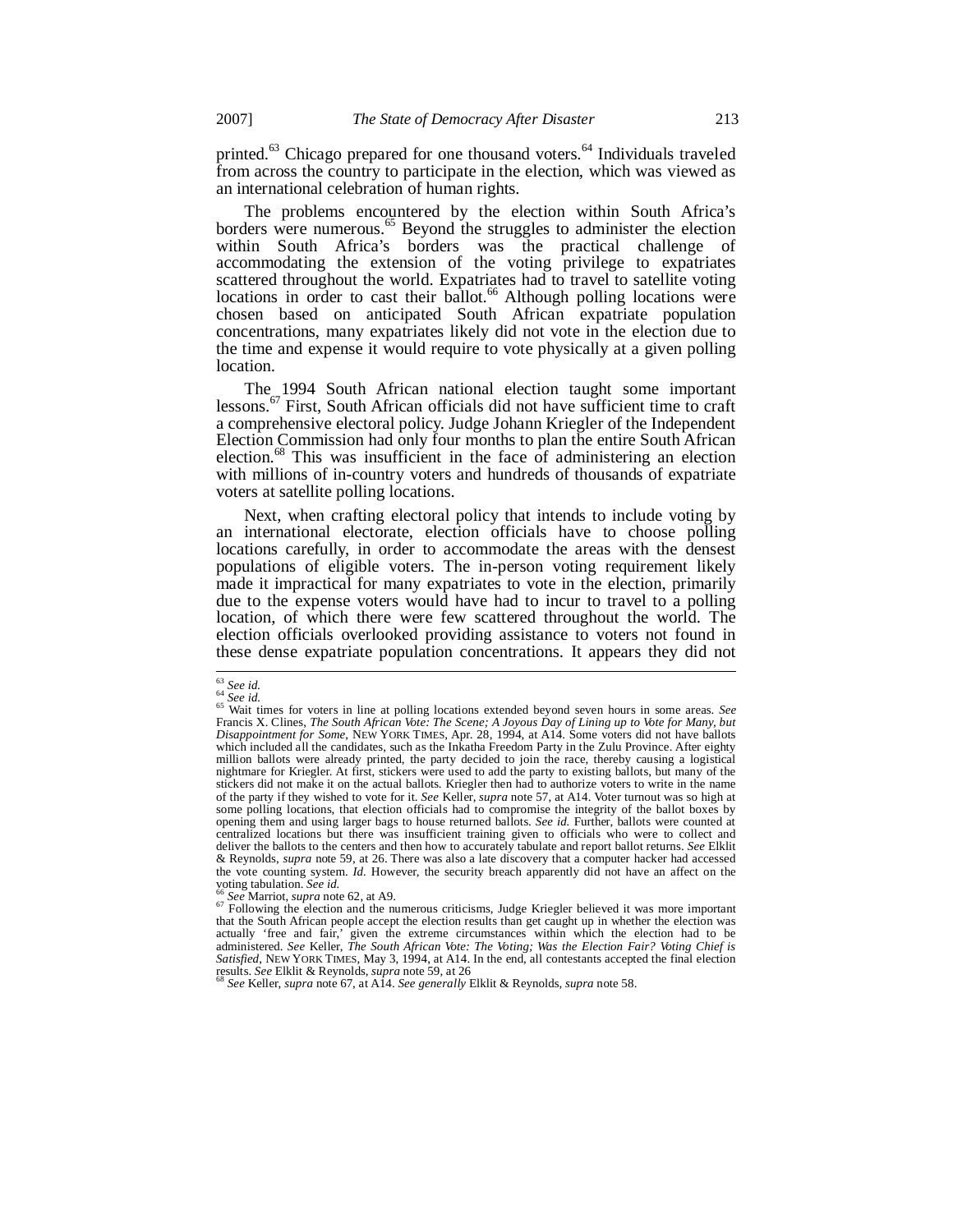consider allowing expatriates to vote absentee if they could not travel to the satellite polling location. Opening up the election to expatriates by allowing absentee voting likely would have increased expatriate voting exponentially.

# B. IRAQ'S NATIONAL ELECTION OF 2005

The United States military invaded Iraq on March 19,  $2003$ ,  $69$  based on the premise that Iraq's President Saddam Hussein held weapons of mass destruction in violation of United Nations sanctions and therefore posed an imminent threat to the security of the United States and its allies.<sup>70</sup> The invasion and subsequent occupation of Iraq by United States armed forces has been viewed internationally with little public support.<sup>71</sup> Many critics allege that the United States had no intention of freeing the Iraqi people from Saddam Hussein's rule, but instead was more interested in siphoning its oil supply to line the pockets of American corporations.<sup>72</sup> The January 30, 2005 election in Iraq was the first democratic election in the country following the United States invasion in  $2003$ .<sup>73</sup> The elections became a symbol of democracy finally thriving in the war-torn country. The soundness of the election could potentially redeem the United States in the eyes of the international community.

The supervisor of the Independent Electoral Commission of Iraq, Adel al-Lami, was charged with the task of putting on an election in a country  $\frac{1}{2}$  still riddled with the violence of war.<sup>74</sup> Al-Lami created a broad, inclusive

<sup>69</sup> *See* Press Release, The White House, President Bush Addresses the Nation (Mar. 19, 2003), *available at* http://www.whitehouse.gov/news/releases/2003/03/20030319-17.html. <sup>70</sup> *See id.*

<sup>&</sup>lt;sup>71</sup> Millions of protesters marched for peace and to protest the invasion and occupation of Iraq. *See, e.g.*, Patrick Martin, *Worldwide Protests Against US Invasion of Iraq: Millions Take to the Streets*, WSWS.ORG, Mar. 21, 2003, *available at* http://www.wsws.org/articles/2003/mar2003/prot-m21.shtml.

<sup>72</sup> *See, e.g.,* AMY GOODMAN & DAVID GOODMAN, THE EXCEPTION TO THE RULERS: EXPOSING OILY POLITICIANS, WAR PROFITEERS, AND THE MEDIA THAT LOVES THEM (2004); AMY GOODMAN & DAVID GOODMAN, STATIC: GOVERNMENT LIARS, MEDIA CHEERLEADERS, AND THE PEOPLE WHO FIGHT BACK  $(2006).$ 

<sup>73</sup> *See generally* Tony Karon, *Making Sense of Iraq's Vote*, TIME MAGAZINE, Jan. 31, 2005.

<sup>&</sup>lt;sup>74</sup> See Edward Wong, *Reach of War: The Election; Iraqi Officials to Allow Vote by Expatriates, NEW* YORK TIMES, Nov. 5, 2004, at A1. For a provocative account of the Iraqi in-country voting experience, see an account of http://www.riverbendblog.blogspot.com/2005\_01\_01\_riverbendblog\_archive.html (Jan. 2, 2005). In pertinent part, she wrote:

There are several problems. The first is the fact that, technically, we don't know the candidates. We know the principal heads of the lists but we don't know who exactly will be running. It really is confusing. They aren't making the lists public because they are afraid the candidates will be assassinated.

Another problem is the selling of ballots. We're getting our ballots through the people who give out the food rations in the varying areas. The whole family is registered with this person(s) and the ages of the varying family members are known. Many, many, many people are not going to vote. Some of those people are selling their voting cards for up to \$400. The word on the street is that these ballots are being bought by people coming in from Iran. They will purchase the ballots, make false IDs (which is ridiculously easy these days) and vote for SCIRI or Daawa candidates. Sunnis are receiving their ballots although they don't intend to vote, just so that they won't be sold.

Yet another issue is the fact that on all the voting cards, the gender of the voter, regardless of sex, is labeled "male." Now, call me insane, but I found this slightly disturbing. Why was that done? Was it some sort of a mistake? Why is the sex on the card anyway? What difference does it make? There are some theories about this. Some are saying that many of the more religiously inclined families won't want their womenfolk voting so it might be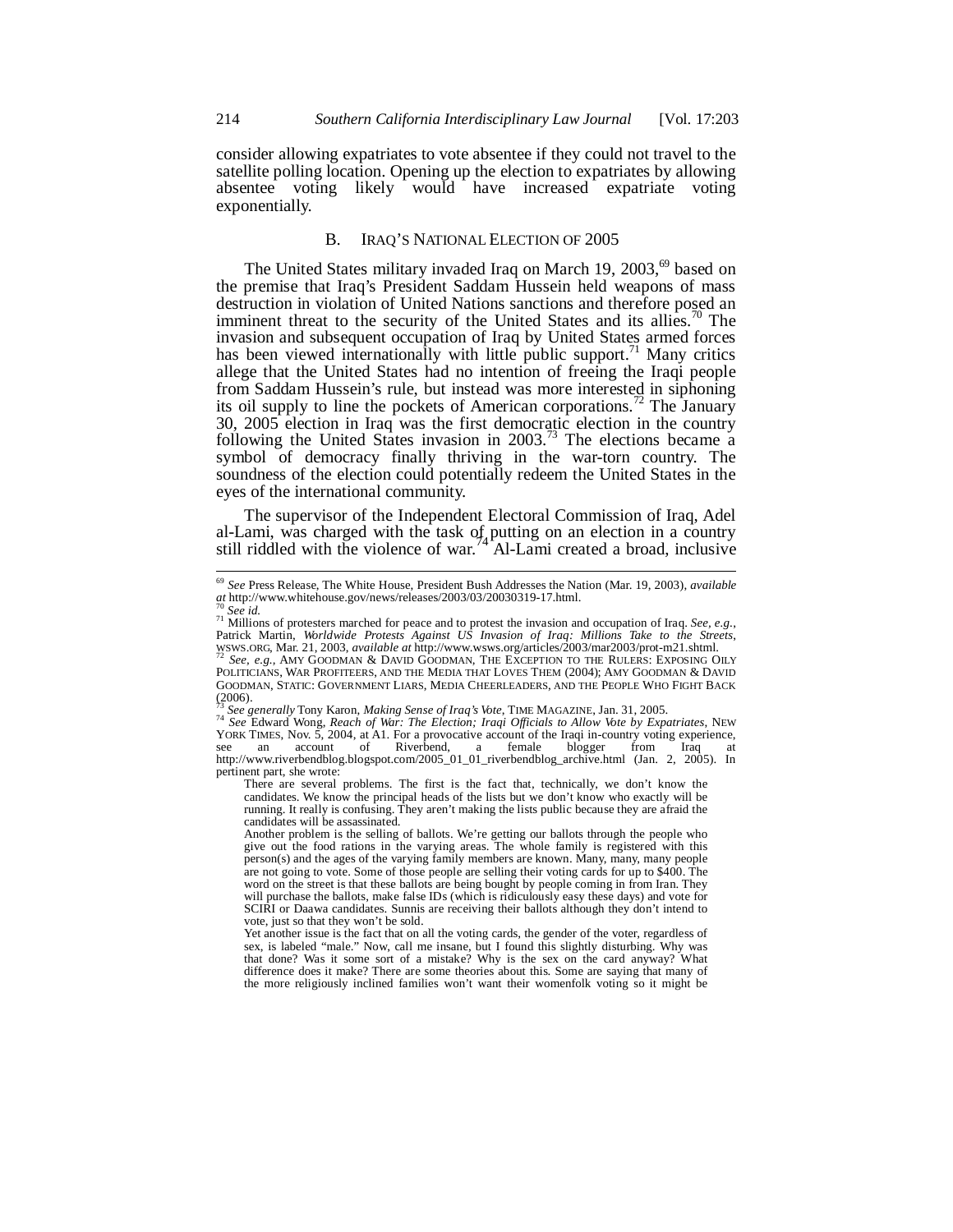electoral strategy. Over objections by the United States and the United Nations,<sup>13</sup> he opened up voting to expatriates in other countries, so long as they were at least eighteen years of age and could prove that they or their father had been born in Iraq.

Anywhere from two to four million Iraqis were anticipated to be living abroad, $77$  of which at least one million were eligible voters.<sup>78</sup> Collectively, these displaced voters could constitute up to fifteen percent of the entire Iraqi electorate.<sup>79</sup> In the United States, it was projected that two hundred forty thousand voters would participate in the absentee election<sup>80</sup> out of the three hundred sixty thousand Iraqis within the country.<sup>81</sup> To accommodate this population, a total of five voting centers were planned for Chicago, Detroit, Los Angeles, Nashville, and Washington, D.C.<sup>8</sup>

The expatriate community had identifiable political affiliations. Iraqi Shiites and Kurds were in the majority of those who fled from Saddam Hussein's rule.<sup>83</sup> A strong demonstration by expatriates could have had the effect of securing a Shiite or Kurdish majority in the Iraqi national assembly.

The procedural rules put in place by Iraqi electoral authorities required two appearances by each expatriate voter.<sup>84</sup> First, the voter had to appear at the polling location to register between January 17, 2005 and January 23,  $2005$ <sup>85</sup> "[R]egistration occurred at 75 centers in 36 cities in 14 countries outside Iraq.<sup>386</sup> The voter then had to return to the same location between January  $28$ ,  $2005$  and January 30,  $2005$  to actually cast her vote.<sup>87</sup> After voting, the voters' fingers were marked with ink in order to prevent voter  $fraud$ <sup>3</sup>

permissible for the head of the family to take the women's ID and her ballot and do the voting for her. Another theory is that this 'mistake' will make things easier for people making fake IDs to vote in place of females.

<sup>&</sup>lt;sup>75</sup> The United States and United Nations agreed that expanding the electorate would make the election vulnerable to more irregularities and opportunities for fraud, which would undermine the process.

<sup>76</sup> *See* Wong, *supra* note 74, at A1. The Electoral Commission was given a budget of \$92 million for its operations. *See* Edward Wong & Katherine Zoepf, *The Conflict in Iraq: Elections; The Last-Minute Scramble to Help Iraqis Abroad Vote*, NEW YORK TIMES, Jan. 17, 2005, at A8. Peter Erben, director of the International Organization for Migration, helped direct the expatriate component of the election. *Id.* He managed a team of 7000 workers and had less than two months to organize the voting process and reach out to the Iraqi diaspora. *Id.* <sup>77</sup> The highest concentrations of Iraqis were in England, the United States and Iran. *See* Wong, *supra*

note 74, at A1. <sup>78</sup> *See* Caryle Murphy, *Obstacles Plague Absentee Voting For Iraqis in U.S.*, WASH. POST, Jan. 10, 2005,

at A01.<br><sup>79</sup> See Wong, supra note 74, at A1.<br><sup>80</sup> See Murphy, supra note 78, at A01; Jodi Wilgoren, *The Reach of War: Overseas; For Iraqi*<br>Expatriates, a Chance to Savor the Vote, N.Y. TIMES, Jan. 29, 2005, at A1.

<sup>81</sup> *See* Murphy, *supra* note 78, at A01. <sup>82</sup> *See id.*

<sup>83</sup> *See* Wong & Zoepf, *supra* note 76*,* at A8.

<sup>84</sup> *See* Murphy, *supra* note 78, at A01; *Online NewsHour: Iraqi-Americans Prepare to Vote in Elections*, Jan. 27, 2005, *available at* http://www.pbs.org/newshour/bb/middle\_east/jan-june05/iraq\_1-27.html [hereinafter *Online NewsHour*].

<sup>85</sup> *See id.* <sup>86</sup> *See* Wong & Zoepf, *supra* note 76*,* at A8.

<sup>87</sup> *See* Murphy, *supra* note 78, at A01; *Online NewsHour*, *supra* note 84.

<sup>88</sup> *See* Murphy, *supra* note 78, at A01.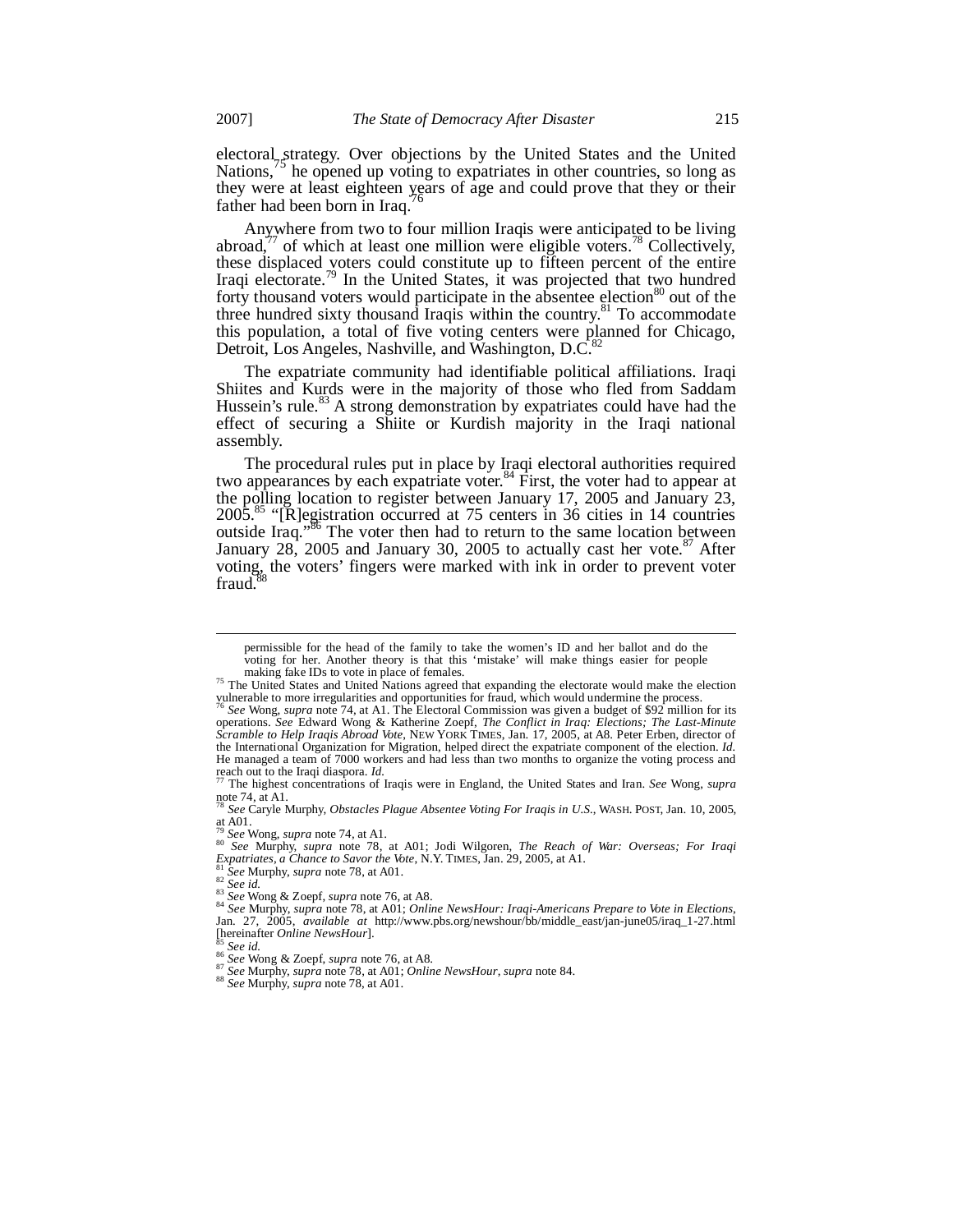Worldwide, around twenty-three percent of eligible expatriate voters registered to vote in the election. $8<sup>3</sup>$  In the United States, twenty-six thousand Iraqi voters, around eleven percent of those eligible, registered to vote.<sup>90</sup> Several explanations have been proffered for what was considered a low voter turnout. The double appearance requirement created an insurmountable challenge to some voters who could not afford to travel far distances, let alone travel there twice. Beyond the procedural requirements, planning was still not finalized even three weeks before the election.<sup>9</sup> Voters did not know where to vote, aside from having knowledge of the five cities designated as polling centers.<sup>92</sup> Voters traveling long distances needed to make arrangements in advance and knowing their exact polling location was crucial in making these plans. Further, voters were far removed from the process, and lacked access to much information about candidates and party platforms.<sup>93</sup> There were over one hundred political parties—the vast majority unfamiliar to voters—on the ballot.<sup>94</sup>

Challenges experienced by Iraqi expatriates offer some key lessons. First, officials must plan for the election with enough time to make deliberate, well-reasoned electoral policy. The Iraqi election officials had less than two months to plan how to reach and accommodate expatriate voters.<sup>95</sup> This is insufficient time for officials to plan an election seeking to enfranchise millions of expatriate voters spread throughout the world.

Next, requiring voters to appear twice operated as more of a disincentive than an encouragement to vote. Because the locations at which voters needed to appear were few and far between, fewer people could afford the time and expense necessary to complete the registration process itself, let alone return a second time to cast a vote. Further, there were no provisions made available to Iraqis with less financial means to enable them to cast their vote. Expenses incurred by voters incurred due to the inperson voting requirement should have been curtailed at all cost. In addition, if election officials only planned a few polling locations throughout the world, there should have been another method built into the system, such as absentee mail-in ballots to accommodate those voters who could not vote in person.

Finally, the example demonstrates that election officials must communicate effectively and efficiently with voters regarding polling locations. Because Iraqi expatriate voters were unable to receive critical information about polling locations with much advanced notice, many expatriate voters did not choose to exercise their political will in the election.<sup>96</sup> In addition to the lack of communication between election officials and expatriates, election officials provided little education about

<sup>89</sup> *See Online NewsHour*, *supra* note 84 (stating that 280,000 Iraqis registered to vote worldwide out of an estimated 1.2 million eligible to register).

<sup>90</sup> *See id.* <sup>91</sup> *See* Murphy, *supra* note 78, at A01; *Online NewsHour*, *supra* note 84.

<sup>92</sup> *See Online NewsHour, supra* note 84.

<sup>93</sup> *See* i*d.* <sup>94</sup> *See* i*d.*

<sup>95</sup> *See* Wong & Zoepf, *supra* note 76, at A8.

<sup>96</sup> *See* Murphy, *supra* note 78, at A01; *Online NewsHour*, *supra* note 84.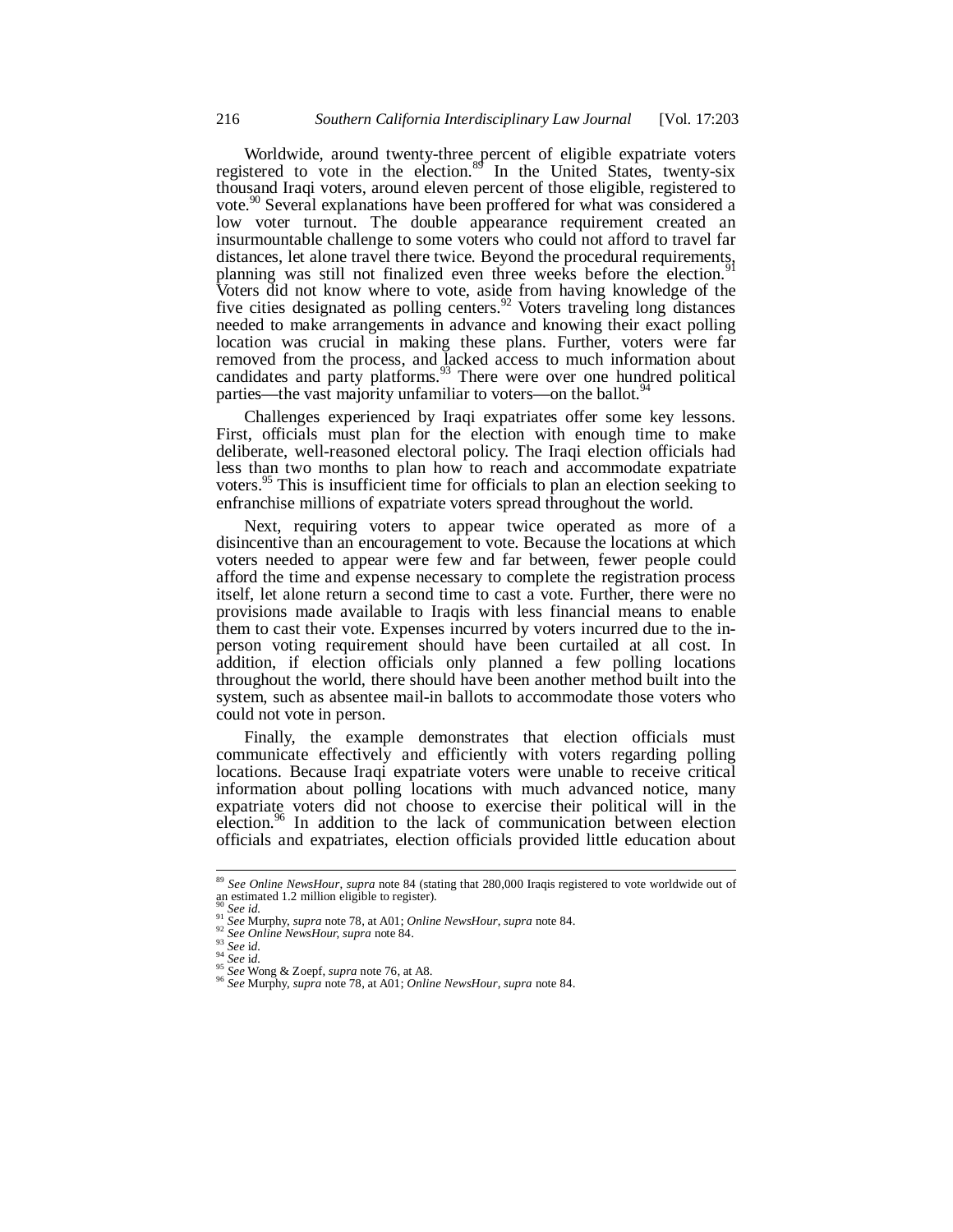the issues and candidates upon which voters could make decisions. This indicates the importance of conveying reliable, non-partisan information about candidates and issues in order to educate expatriate voters. Otherwise, expatriates who are already frustrated by the process are unlikely to cast an informed vote.

### C. MEXICO'S PRESIDENTIAL ELECTION OF 2006

Historically, Mexico has been charged with an inability to maintain free and fair elections. Responding to this poor reputation, the Mexican government made sweeping changes to ensure against voter fraud in  $2000$ .<sup>97</sup> The Government invested \$750 million to create a system that provided individual identifications to each Mexican citizen.<sup>98</sup> The identification cards included a photograph of the citizen, a hologram, the citizen's thumbprint, the citizen's signature, and "optical character recognition."<sup>99</sup> Further, Mexico created a non-partisan, professional election administration and a fourth branch of government charged with overseeing elections, including an electoral court.<sup>100</sup>

In the planning stages for the election and after a strong lobbying effort, Mexico's Congress extended the right to vote to expatriates in the July 2, 2006 presidential election.<sup>101</sup> The Institute Federal Electoral oversaw the election.<sup>102</sup>

Officials estimated that over eleven million Mexican expatriates were eligible to vote in the election, about ten million of whom were residing in the United States.<sup>103</sup> Mexican expatriates constituted fifteen percent of the entire Mexican electorate.<sup>104</sup> In order to vote, expatriates who had Mexican-issued voter registration cards could fill out an online form to request an absentee ballot by mail or pick up the form from the consulate's local office.<sup>105</sup> Those voters needed to return the absentee ballot by registered mail by Election Day in order to be counted.<sup>106</sup> Those individuals without voter registration cards had to travel to Mexico to apply for a card and return at least two weeks later to receive the card.<sup>1</sup>

<sup>97</sup> *See* Robert A. Pastor, *Improving the U.S. Electoral System: Lessons from Canada and Mexico*, 3 ELECT. L. J. 584, 587 (2004).

<sup>98</sup> *See id.* at 588. <sup>99</sup> *See id.* <sup>100</sup> *See* i*d.* at 587.

<sup>101</sup> *See* Wayne A. Cornelius, *Who Cares Where They Vote?*, LOS ANGELES TIMES, July 3, 2005; Tyche Hendricks, *Ex-Pats Hear Rules for Voting Absentee in Mexico*, SAN FRANCISCO CHRONICLE, Sept. 27, 2005, at B-8, *available at* http://www.sfgate.com/cgi-2005, at B-8, *available at* http://www.sfgate.com/cgibin/article.cgi?file=/c/a/2005/09/27/BAG40EUD451.DTL; Sonya Geis, *Registration is Low for*<br>*Mexico's Absentee Vote*, WASHINGTON POST, Jan. 16, 2006, at A12, *available at*<br>http://www.washingtonpost.com/wp-dyn/content/arti Mexican expatriates send billions of dollars back home yearly and have an increasing interest in Mexican politics. Unlike South Africa and Iraq, the vote in Mexico became inclusive due to political will, not simply as a gesture of the reconstruction of a country following a war.

<sup>102</sup> *See* Geis, *supra* note 101, at A12. <sup>103</sup> *See* Sam Enriquez, *No Loud Voice for Expats in Mexican Vote*, LOS ANGELES TIMES, Jan. 14, 2006; Hendricks, *supra* note 101, at B-8.

<sup>104</sup> *See* Enriquez, *supra* note 103. <sup>105</sup> *See id.*

<sup>106</sup> *See id.*

<sup>107</sup> *See* Geis, *supra* note 101, at A12.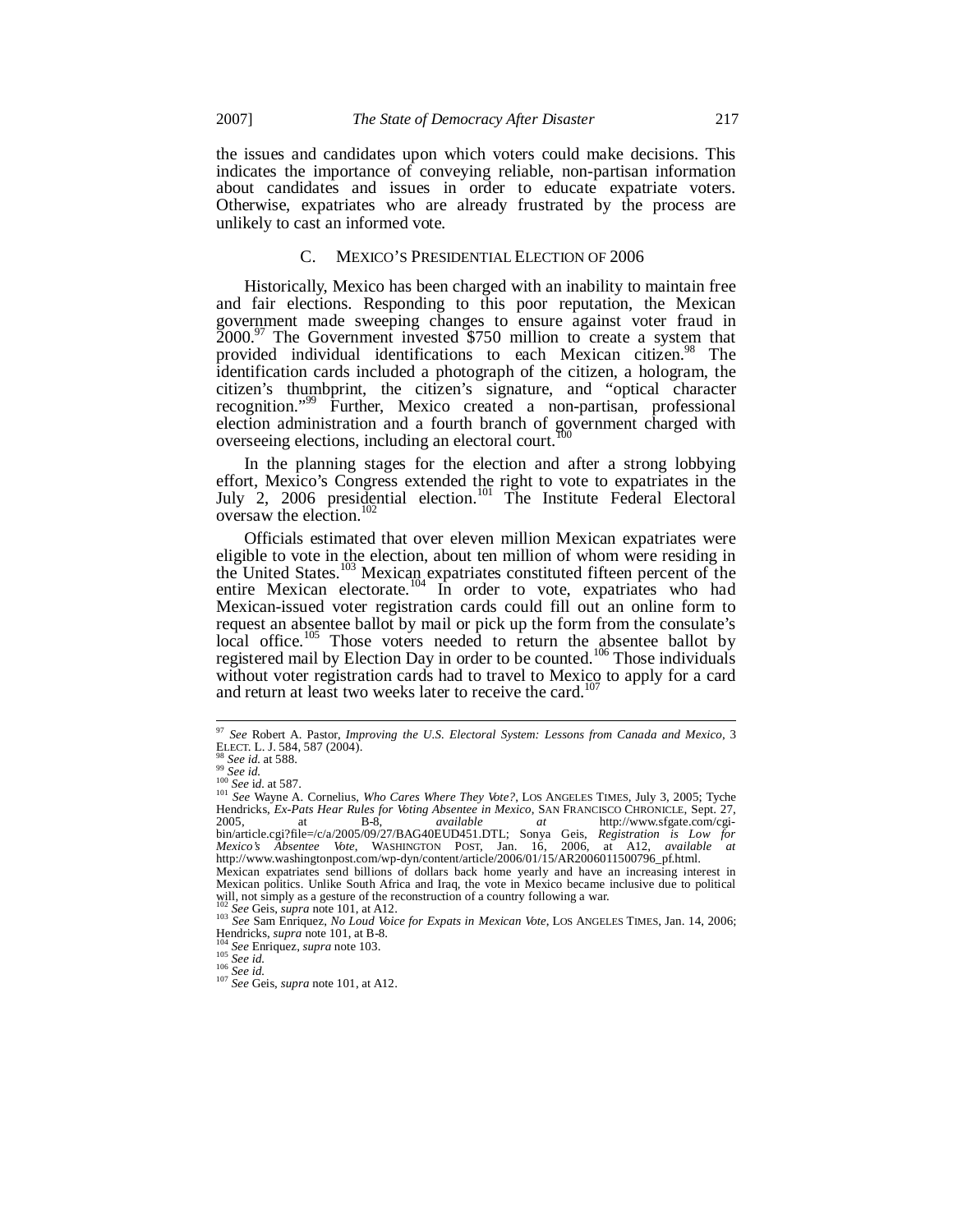Of those eligible to vote in the election, only one percent of eligible expatriates requested an absentee ballot.<sup>108</sup> There are several obvious explanations for such low expatriate voter participation. An expatriate voter organizer observed that "seven or eight of every ten people lost interest when they found they could not get a voter card without leaving the United States."<sup>109</sup> Some expatriates expressed a lack of confidence in an election that depended on Mexico's unreliable postal service.<sup>110</sup> There was little voter education of the candidates and platforms outside the country.<sup>111</sup> In addition, the two in-person requisites for those without the identification card further dissuaded voters. However, compounded by the same time and monetary constraints as displaced voters in Iraq's election, one deterrent was particular to Mexico: Mexicans who were undocumented and residing in the United States without a registration card had little incentive to return to Mexico to register to vote and risk re-entry into the United States.<sup>112</sup> "Apathy, poor planning, scant publicity, cumbersome procedures and a ban on campaign appearances outside the country all but sideline[d] the 15% of Mexico's electorate who live abroad, primarily in the U.S."<sup>1</sup>

If Mexico had relaxed its registration policies, expatriate voters could have had a more influential impact on the election. The election itself turned on less than 250,000 votes, "less than half of a percent of the 41 million votes cast,"<sup>114</sup> and will likely go down in history as one of the most contentious elections ever held.<sup>115</sup>

The experiences of Mexican expatriates provide valuable lessons. First, nonresident voters without the Mexican identification card had a disincentive to vote in the election, given the requisite double appearance in Mexico. Knowing that the Mexican government went through a very expensive overhaul of the electoral system, it makes sense that the

<sup>108</sup> *See* Enriquez, *supra* note 103; Geis, *supra* note 101, at A12.

<sup>109</sup> Geis, *supra* note 101, at A12.

<sup>110</sup> *See* Richard Clough, *Mexican Voting System Problematic*, DAILY BRUIN, Mar. 3, 2006, *available at* http://www.international.ucla.edu/print.asp?parentid=40272.

Unlike in Iraq however, Mexican presidential candidates were expressly forbidden from campaigning outside the country, for fear of candidates finding loopholes in campaign finance rules and the like. *See* Enriquez, *supra* note 103.

Geis, *supra* note 101, at A12.

<sup>113</sup> *See* Enriquez, *supra* note 103*.*

<sup>114</sup> Manuel Roig-Fanzia, *Mexican Court Declares Calderon President-Elect*, WASHINGTON POST, Sept. 2, 2006, at A01, *available at* http://www.washingtonpost.com/wp-dyn/content/article/2006/09/05/AR2006090500120\_pf.html. This election result is reminiscent of another hotly-contested election: the election of George W. Bush in 2000 to the United States presidency. In that election, Al Gore actually won the popular vote by 500,000 votes, but Bush won the election due to the way votes are tabulated according to the electoral college system. *See* Pastor, *supra* note 97, at 397.

<sup>115</sup> Following the announcement of Felipe Calderon as the Mexican president-elect, wide ranging protests of over one million people and resulting political unrest overtook the country. *See generally*, *Lopez Obrador Leads Over 1.1 Million Supporters in Mexico City to Call for Presidential Vote Recount*, DEMOCRACY NOW, Jul. 17, 2006, *available at* www.democracynow.org/article.pl?sid=06/07/17/1424201. Supporters of Calderon's rival, Lopez Obrador, created a tent city extending through five miles of Mexico City's center. *See generally*, *Mexico Court Declares Calderon Winner of Disputed Election, Lopez Obrador Vows to Form Parallel Gov't*, DEMOCRACYNOW.ORG, Sept. 6, 2006, *available at* www.democracynow.org/article.pl?sid=06/09/06/1359233. The Mexican Electoral Court and the Federal Electoral Tribunal determined that Calderon had legitimately won the presidency. *Id.* However, that did not quash the political unrest because Obrador said "he will never recognize Calderon's victory and has vowed to form a parallel government." *Id.*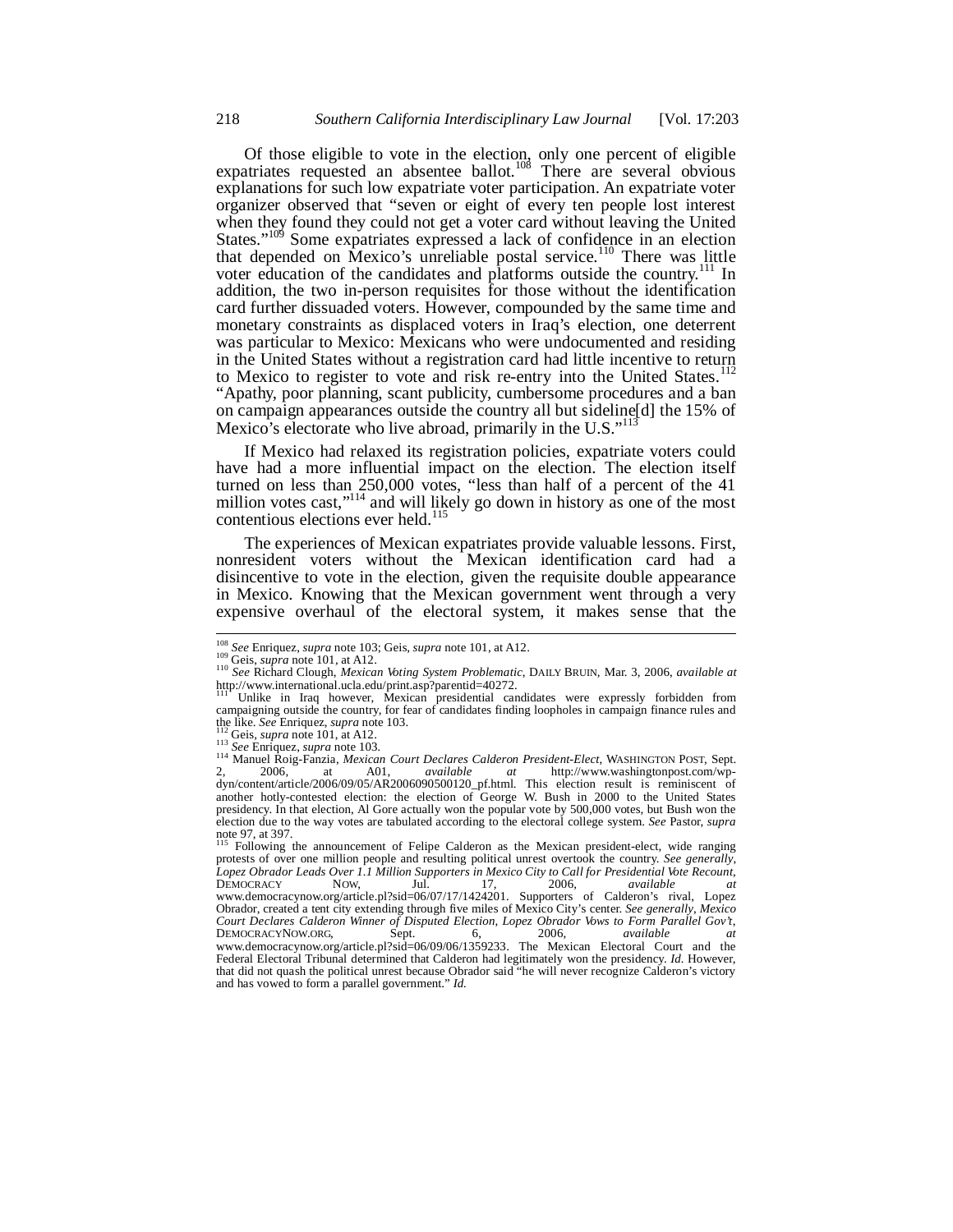government would view requiring the card as an essential requirement. The identification system took Mexico out of a rut of international scrutiny to the point where scholars believe the "system has virtually eliminated voter fraud."<sup>116</sup> That the government would wish to maintain that high standard is understandable. However, for voters who had not received the identification card, or lost theirs, or were in fear that they would not be able to return to the United States, the double-appearance requirement in Mexico posed an unreasonable burden.<sup>1</sup>

Next, Mexican officials effectively communicated the voting procedure to expatriate voters. The system may have been highly flawed from a voter perspective, but the system itself was clear and most voters seemed to understand the necessary procedure.<sup>118</sup> However, expatriates did not receive substantive communication regarding candidates and key issues on the ballot. The Mexican government decided to ban candidates from campaigning in locations within the United States.<sup>119</sup> The cited reason for such a limitation was to guard against candidates seeking loopholes from campaign finance rules by obtaining funds from international sources.<sup>120</sup> The result was that voters in the United States were forced to turn to other sources of information, such as word of mouth and the Internet.<sup>121</sup> Identical to the lesson learned from Iraq, to combat such challenges each voter must receive information which teaches them about the candidates, the issues, and the candidates' platforms.

### D. CONCLUSIONS DRAWN FROM THE INTERNATIONAL CASE STUDIES

The case studies provide valuable instructions for American states to follow when drafting policy that ensures displaced voters can participate in elections of their home districts. The examples indicate that American state election officials must confront the following main issues: (1) effectively communicating, both between themselves and voters and between candidates and voters; (2) securing effective procedures against voter fraud; (3) providing voting procedures that are inclusive and accommodate those who can vote in-person and those who may need to vote by absentee ballot; and (4) ensuring that officials have sufficient time and money to plan an election in this context.

# IV. AMERICAN STATES' ELECTION LAWS<sup>122</sup>

Turning to the United States, there are certain categories of current American law that can be used to meet the needs of displaced voters, although few states contemplate the reality of a displaced electorate.

<sup>116</sup> Pastor, *supra* note 97, at 588. <sup>117</sup> *See* Enriquez, *supra* note 103.

<sup>118</sup> *See id.* <sup>119</sup> *See id.*

<sup>120</sup> *See* Hendricks, *supra* note 101.

<sup>121</sup> *See* Clough, *supra* note 110.

<sup>&</sup>lt;sup>122</sup> This section of the Note does not represent an exhaustive analysis of all state election codes. However, it analyzes trends in state laws and highlights some examples from states that are particularly relevant to this discussion.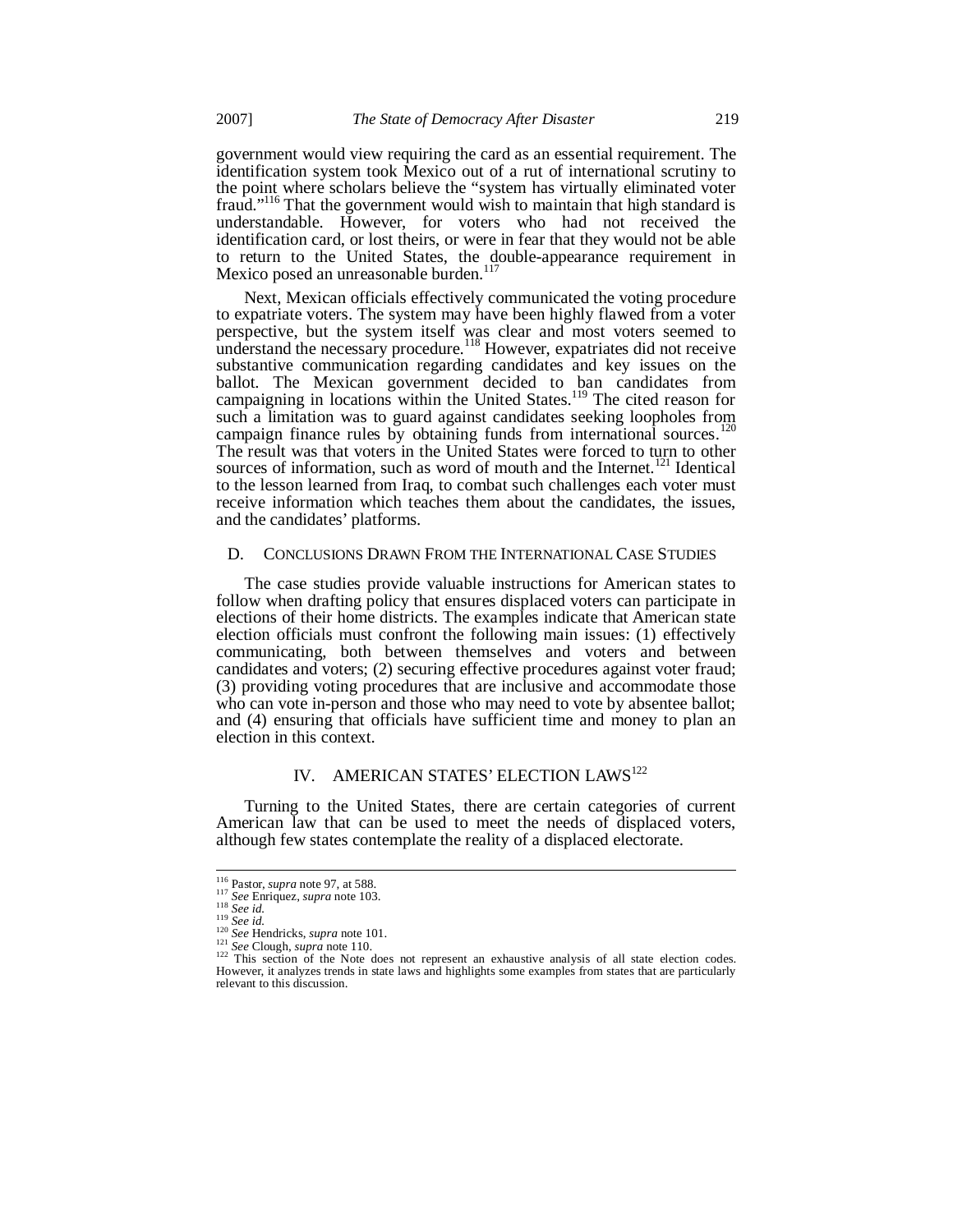## A. STATES WITH NO-EXCUSE ABSENTEE VOTING

At least thirty states now provide absentee voting as an option for voters without requiring an explanation.<sup>123</sup> States on the west coast, like Washington and California, will likely have a majority of absentee votes by its electorate in upcoming elections.<sup>124</sup> An extreme example is Oregon, which now requires voting through the mail instead of in-person voting at polling locations.<sup>125</sup>

Absentee voting is an effective method to facilitate the highest voter turnout of nonresident voters because it allows voters to cast a vote from their present location. Beyond filling out the ballot itself, absentee voting requires a mailing address for the voter which must be communicated to the Registrar of Voters, that the voter supply her address at which she is registered to vote in the election, and the voter must sign under penalty of perjury that the voter is registered to vote and is who she she claims to be.

Traditional absentee voting is inclusive and could prevent problems like those experienced in Louisiana, as mentioned in the Wallace Litigation, discussed *supra*. However, requests for absentee ballots usually must be received thirty days prior to Election Day. Thus, this provision is helpful but may not apply in an emergency context when an absentee ballot is necessary after the thirty-day deadline.

## B. STATES WITH EMERGENCY ABSENTEE VOTING

States with emergency absentee voting provisions take accommodations for voters a step farther than those that simply allow traditional absentee voting without an explanation. Some states provide emergency absentee voting for voters who are unable to vote in person because of an emergency and have otherwise missed the deadline to request an ordinary absentee ballot.<sup>126</sup> Of those states with the provision, many

<sup>123</sup> *See* John Fund, *Absent Without Leave*, THE WALL STREET JOURNAL, Oct. 20, 2006, *available at* http://www.opinionjournal.com/forms/printThis.html?id=110009167.

<sup>124</sup> *See id.*. <sup>125</sup> *See id.*

<sup>&</sup>lt;sup>126</sup> *See, e.g.*, ALA. CODE § 17–11–3 (2007) (granting the Secretary of State authority to create procedures to handle absentee applications and ballots to accommodate voters); COLO. REV. STAT. § 1– 8–115 (2006) (allowing voters to vote by emergency absentee ballot if they follow the detailed procedure outlined in the statute); HAW. REV. STAT. ANN. § 11–92.3 (2007) (allowing the chief election officer or county clerk to require registered voters to vote by absentee ballot in those precincts affected by a natural disaster); IOWA CODE § 47.1 (2007) (authorizing the State Commissioner of Elections to exercise emergency powers over any election to accommodate voters); LA. REV. STAT. ANN. § 18:115(d)(i) (Supp. 2007) (allowing displaced voters to receive an absentee ballot if they complete the displaced voter affidavit and mail it to the Registrar of Voters); MONT. CODE ANN. § 13–13–211 (2005) (allowing emergency absentee voting for individuals who cannot vote in person due to an illness or health emergency); N.M. STAT. ANN. § 1–6–12.2 (LexisNexis 2007) (allowing for alternative ballots to be used if the voter missed the deadline to request an absentee ballot); OHIO REV. CODE ANN. § 3509.08 (LexisNexis Supp. 2007) (allowing absentee voting for absentee voters who are unable to vote in person due to a medical emergency); R.I. GEN. LAWS § 17–20–2.2 (2003) (providing procedure to case emergency ballots by mail when a voter misses absentee ballot application deadline); TENN. CODE. ANN. § 2–6–401 (2003) (allowing for emergency absentee voting for individuals who cannot vote in person due to an illness or health emergency); UTAH CODE ANN. § 20A–3–306.5 (2003) (allowing for emergency absentee ballots for individuals in hospitals or long term care facilities); VA. CODE ANN. § 24.2–713 (2007) (granting the Secretary of State the authority to create procedures to handle absentee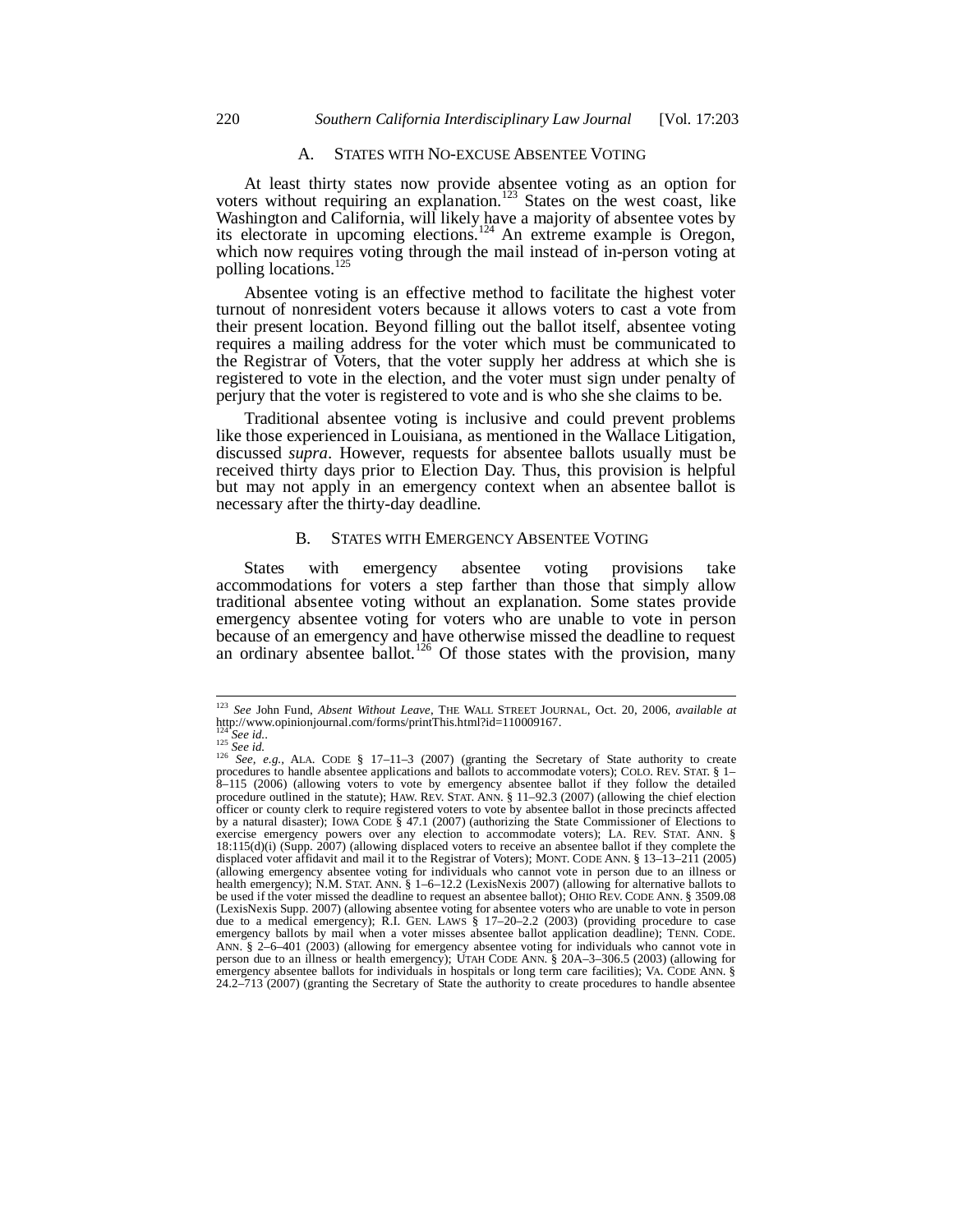require that the emergency be medical in nature, and that it require hospitalization.<sup>127</sup>

Incorporating the Uniformed and Overseas Citizens Absentee Voting Act<sup>128</sup>, states adopted special emergency voting procedures for the military<sup>129</sup> and overseas citizens<sup>130</sup> voting in federal elections. If members of the military are called on active duty or citizens find themselves overseas on Election Day and cannot otherwise vote in person and are unable to meet the deadlines to request an absentee ballot, they can vote by emergency absentee ballot.<sup>1</sup>

Colorado allows its voters who encounter an emergency that prevents them from voting in person to vote by absentee ballot, and the state statute does not qualify the application of the statute on the nature of the emergency being medical.<sup>132</sup> Under its election code, Colorado details procedures for voters to acquire an emergency absentee ballot when they fail to meet the deadline for requesting a regular emergency ballot.<sup>133</sup> The code is very accommodating in that it allows voters to request the emergency absentee ballot at the latest possible time—the application for an emergency ballot must be received before five p.m. on Election Day.<sup>134</sup> The code is also flexible in the mode of delivery of the application and the completed ballot, as it allows for the electronic transfer of the ballot, so long as it is received by seven p.m. on Election Day.<sup>135</sup> Colorado's procedure could be used to address and meet the unique needs of displaced voters, as long as the state is prepared to effectively communicate with displaced voters how to vote absentee, and as long as the state can handle an increased volume in absentee ballots.

<sup>129</sup> §107 defines the "absent uniformed services voter" as:

<sup>130</sup> §107 defines an "overseas voter" as:

(A) an absent uniformed services voter who, by reason of active duty or service is absent from the United States on the date of the election involved;

(B) a person who resides outside the United States and is qualified to vote in the last place in which the person was domiciled before leaving the United States; or (C) a person who resides outside the United States and (but for such residence) would be

qualified to vote in the last place in which the person was domiciled before leaving the United States.

131 *See, e.g.* ARIZ. REV. STAT. ANN. § 16–543 (2006); COLO. REV. STAT. § 1–8–103 (2002); DEL. CODE ANN. Tit. 15, § 5524 (1999); FLA. STAT. ANN. § 101.698 (West 2002); IDAHO CODE ANN. § 34–201 (2006); N.M. STAT. ANN. § 1–6–5.3 (LexisNexis 2003); OKLA. STAT. ANN. Tit. 26, § 14–135 (West Supp. 2007); PA. STAT. ANN. § 3146.8 (West Supp. 2007); WIS. STAT. ANN. § 6.22 (West Supp. 2006). <sup>132</sup> *See* COLO. REV. STAT. § 1–8–115 (2006). <sup>133</sup> *See id.* § 1–8–115(2).

applications and ballots to accommodate voters); W. VA. CODE ANN. §  $3-3-5$ (C) (2007) (allowing for emergency absentee ballots by qualified voters in a hospital or nursing home).

<sup>&</sup>lt;sup>127</sup> *See, e.g.,ALA. CODE* §17–11-3 (2007); MONT. CODE ANN. § 13–13–211 (2005); OHIO REV. CODE.<br>ANN. § 3509.08 (LexisNexis Supp. 2007); R.I. GEN. LAWS § 17–20–2.2 (2003); TENN. CODE. ANN. § 2–6–401 (2003); UNAH CODE ANN. § 2007), K.I. GEN. LAWS §  $1/-20-2.2$  (2003); TENN. CODE A<br>2–6–401 (2003); UTAH CODE ANN. § 20A–3–306.5 (2003); W. VA. CODE ANN. § 3–3–5(c) (2007). Uniform and Overseas Citizens Absentee Voting Act, 42 U.S.C. § 1973 (1986).

<sup>(</sup>A) a member of a uniformed service on active duty who, by reason of such active duty, is absent from the place of residence where the member is otherwise qualified to vote;

<sup>(</sup>B) a member of the merchant marine who, by reason of service in the merchant marine, is absent from the place of residence where the member is otherwise qualified to vote; and (C) a spouse or dependent of a member referred to in subparagraph (A) or (B) who, by

reason of the active duty or service of the member, is absent from the place of residence where the spouse or dependent.

<sup>134</sup> *See id.* § 1–8–115(1)(b).

<sup>135</sup> *See id.* § 1–8–115(5).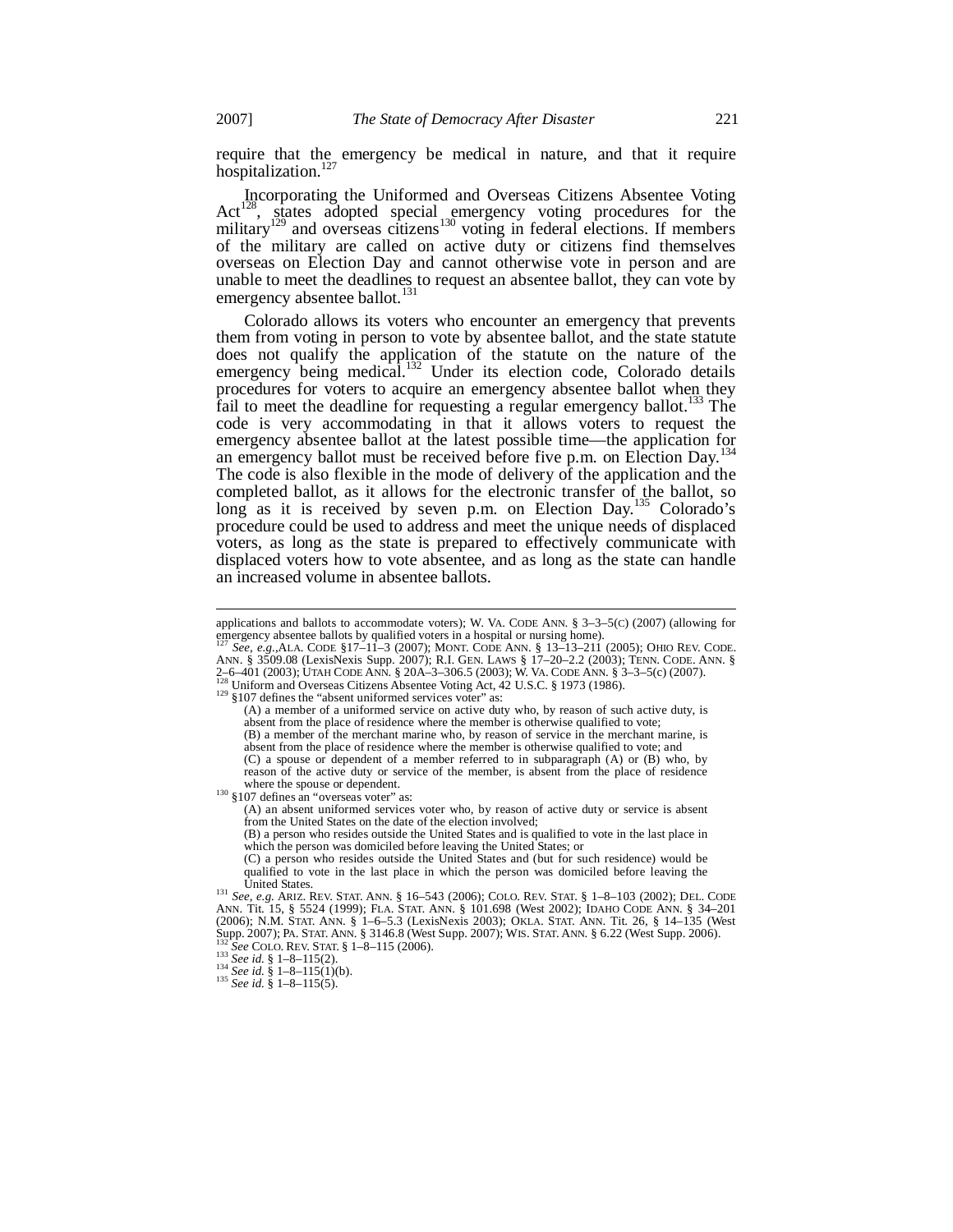#### C. STATES WITH AN ELECTION EMERGENCY CONTINGENCY PLAN

A few states have election emergency contingency plan procedures.<sup>136</sup> Put simply, these plans offer states a roadmap for how to operate elections during or following an emergency. Interestingly, the states with these plans do not outline the procedures within their election codes.<sup>137</sup> Instead, the election codes tend to offer only some fundamental, overarching requirements. The substance of the plan is left to the Secretary of State to determine the best procedures and how to institute them.

#### 1. *Florida*

In Florida, the Secretary of State, Division of Elections adopted the emergency contingency plan by rule, which has the force of law.<sup>138</sup> In the Florida election code, the legislature places three general requirements on the emergency contingency plan.<sup>139</sup> First, the plan must provide a specific procedure for state and local elections that officials can follow to ensure notice to the proper authorities.<sup>140</sup> Second, the plan must provide a procedure for the orderly conduct of a rescheduled election and coordinate efforts with election officials.<sup>141</sup> Third, the plan must provide for the release and certification of the elections returns.<sup>142</sup>

The Secretary of State's "Comprehensive Emergency Suspension of Election Plan" dictates rules regarding notification, conduct of rescheduled election, absentee ballots, voting and tabulation equipment, safety of existing poll places, and the release and certification of election returns.<sup>143</sup> While this seems like a comprehensive plan touching upon the major categories comprising each election, further review suggests the method is little more than a delegation of power to the "supervisor of elections from an affected county or the municipal clerk from an affected municipality," whose job it is to conduct the election after an emergency. While the plan does contain minimal and elementary guidance to the supervisor of elections or the municipal clerk, there is no mention of how to address the

<sup>136</sup> States which do not have these formal plans still have procedures to follow during times of natural disasters and other emergencies. For example, several states grant their governors the power to suspend state laws during emergencies, which could trigger suspension of election laws. *See, e.g.,* ARIZ. REV. STAT. ANN. §26-303 (2007); CAL. GOV'T CODE §8571 (2005); 20 ILL. COMP. STAT. ANN. 3305/7 (West. Supp. 2007); IND. CODE §10-14-3-12 (2007), *available at* http://www.in.gov.legislative/ic/code/title10/ar14/ch3.html#IC10-14-3-12; MICH. COMP. LAWS ANN. §30.405 (West Supp. 2007); TENN. CODE ANN. § 58-2-107 (Supp. 2007); TEX. GOV'T CODE ANN. § 418.016 (2005); W. V.A. CODE ANN. §15-5-6 (LexisNexis Supp. 2007). Some states even allow the delay of elections at times of emergencies. *See, e.g.*, FLA. STAT. ANN. §101.733 (West 2002); G.A. CODE ANN. §21-2-50.1 (2003); (LexisNexis 2003); N.Y. ELEC. LAW § 3-108 (McKinney 1998); N.C. GEN. STAT. § 163-27.1 (2005). <sup>137</sup> *See, e.g.,* FLA. STAT. ANN. §101.733 (West 2002) (statute defers to the Department of State to put

forth the emergency contingency plan and implement it); LA. REV. STAT. ANN. §§ 18:401.1, 401.3 (Supp. 2007) (statute defers to the Department of State to create the emergency contingency plan which must be approved by the state legislature).

<sup>138</sup> *See* Florida Department of State, Division of Election Rules, 1S–9.001–.005, *available at* http://election.dos.state.fl.us/laws/AdoptedRules/ElectionsRules.html (follow the link to the appropriate pdf). <sup>139</sup> FLA. STAT. ANN. § 101.733(3) (West 2002).

<sup>140</sup> *Id.* § 101.733(3)(a). <sup>141</sup> *Id.* § 101.733(3)(b).

 $^{142}$  *Id.* § 101.733(3)(c).

<sup>143</sup> *See* 1S-9.005.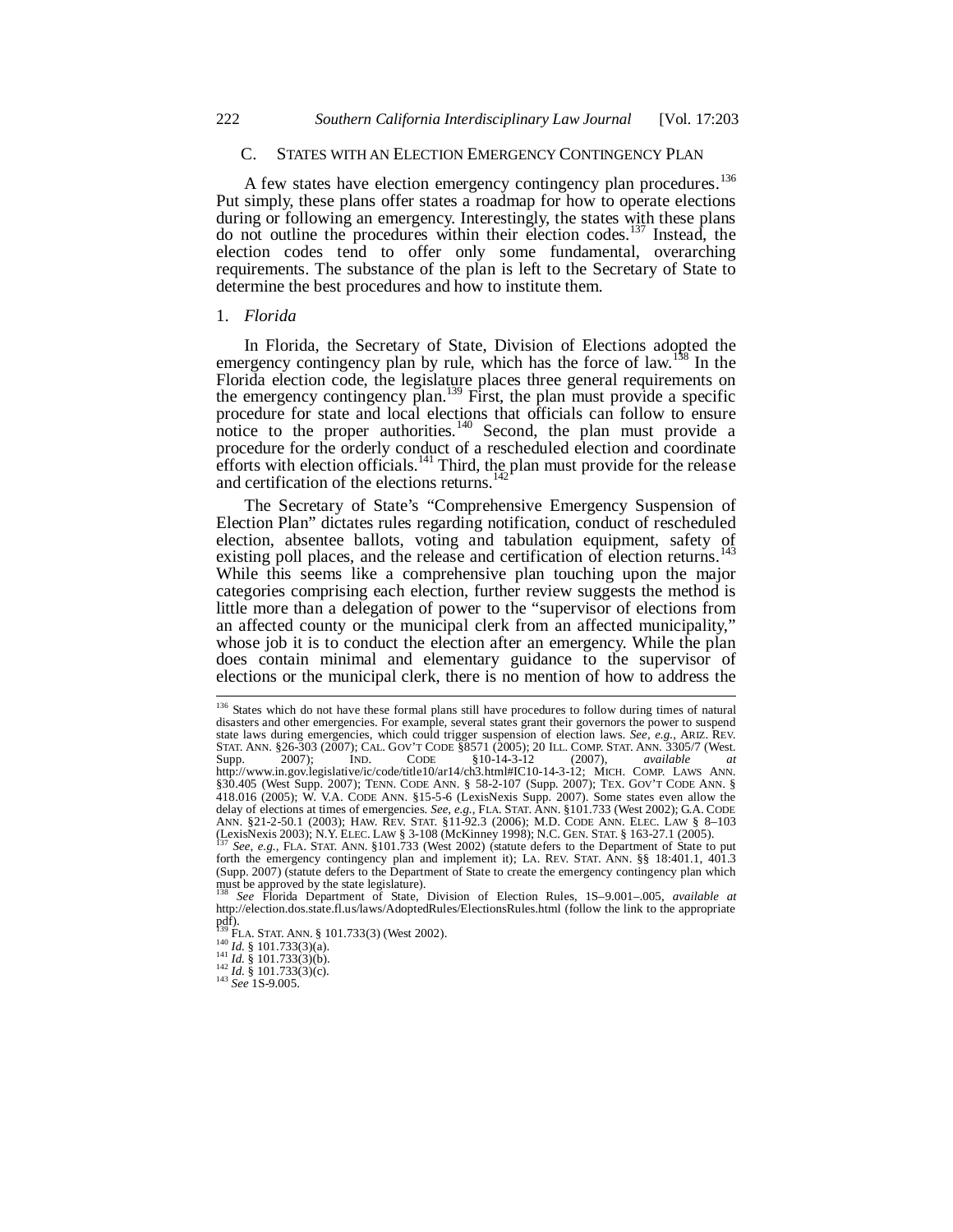needs of displaced voters, except that the supervisor of elections or municipal clerk may distribute and collect absentee ballots in locations at their discretion. Overall, the plan does not contemplate or address the scenario of conducting an election where a large proportion of the electorate is displaced. Although it does not expressly consider this scenario, the plan could nonetheless be used to support an absentee election for nonresident voters.

#### 2. *Kentucky*

The Kentucky Elections Emergency Contingency Plan was promulgated by the State Board of Elections in the form of an administrative regulation.<sup>144</sup> The Kentucky Elections Emergency Contingency Plan<sup>145</sup> provides different procedures for conducting elections rescheduled prior to<sup>146</sup> and after<sup>147</sup> the original Election Day. If an election is rescheduled prior to the original Election Day, the statute is silent on how to conduct a rescheduled election. If an election is rescheduled after the commencement of voting on the original Election Day, then the rescheduled election requires in-person voting by all voters, including military personnel and absentee voters.<sup>148</sup> The structure of the statute assumes that an election will be rescheduled due to an emergency. In the event that there is a disaster but the state decides to move forward with the election on the planned date, a strict reading of the statute would suggest the emergency contingency plan would not be triggered.

The plan seems cursory and does not specifically contemplate accommodating a displaced nonresident electorate. Therefore, in the event of a natural disaster requiring an election to be rescheduled, the statute provides little guidance to election officials confronted with such a reality.

#### 3. *Louisiana*

A considerable discussion of the progression of Louisiana election law is established in Part II of this Note, but further discussion is included here to garner a greater understanding of the level of preparedness within the law as it stands today. Today, Louisiana's election code does provide accommodations for voters that were displaced by Hurricane Katrina. As discussed earlier, displaced individuals could vote by absentee ballot if they submitted a Displaced Voter Affidavit along with the application for an absentee ballot. $^{149}$  However, if voters registered to vote by mail after

<sup>144</sup> *See* KY. REV. STAT. ANN. § 117.015(1)(b) (West 2006). <sup>145</sup> *See* 31 KY. ADMIN. REGS. 4:160 (2007), *available at* http://www.lrc.ky.gov/kar/031/004/160.htm.

<sup>146</sup> *See id.* § 6.

<sup>147</sup> *See id.* § 7. <sup>148</sup> *See id.* § 7(4)(c).

<sup>&</sup>lt;sup>149</sup> See LA. REV. STAT. ANN. § 18:115(F)(2)(d)(i) (2006) ("The Legislature of Louisiana recognizes that due to a recent common disaster and state of emergency in the state, an unprecedented number of persons have been temporarily displaced from their parishes of residence for an indefinite period of time. Because the right to vote is a right that is essential to the effective operation of a democratic government, the legislature finds that the state has a compelling interest in securing the right to vote for any person temporarily displaced by a disaster or emergency who may experience greater difficulty exercising his right due to his displaced status. The legislature, therefore, enacts this Subparagraph, which shall apply to any person temporarily displaced from his parish of residence by a gubernatorially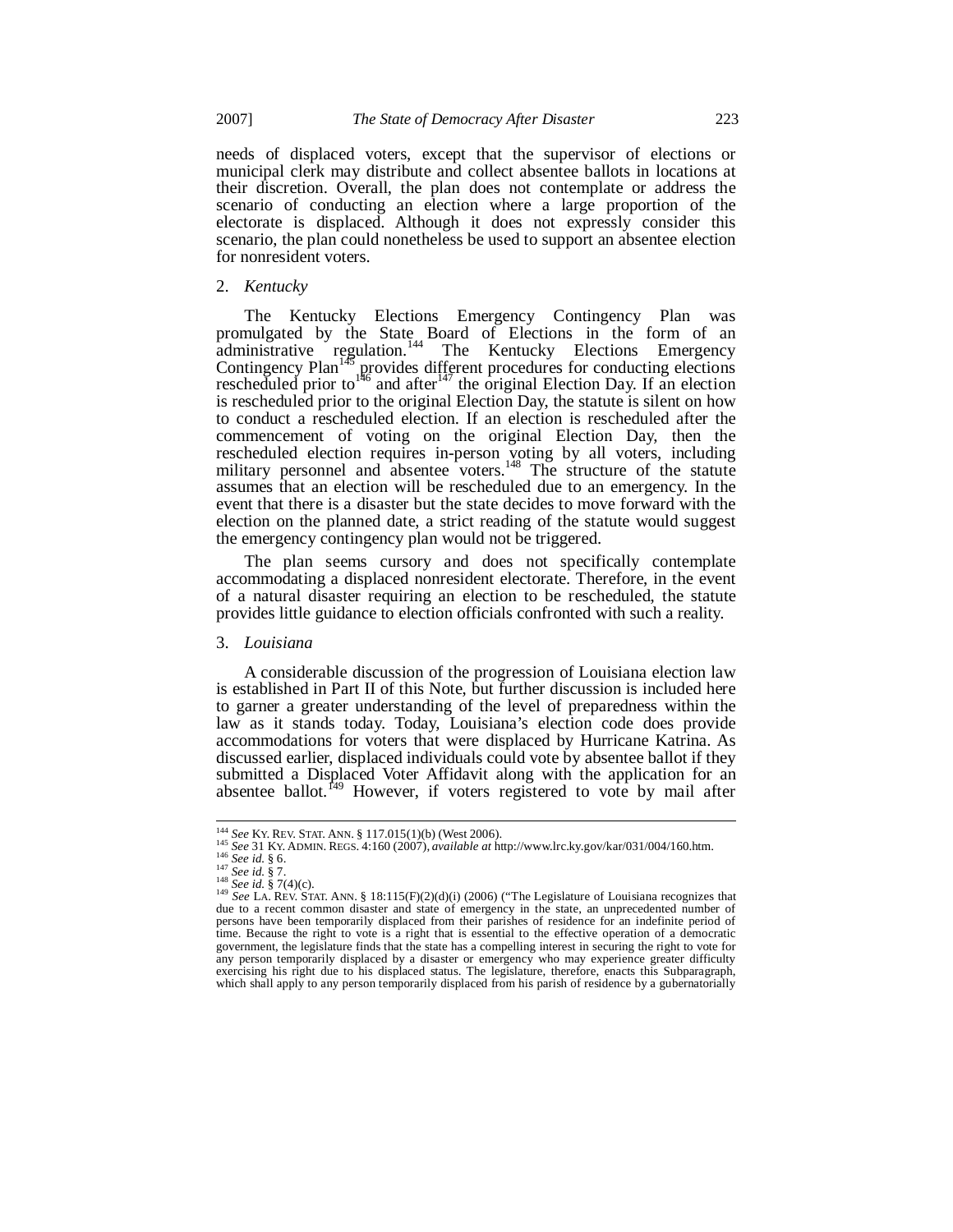September 24, 2005 and had never voted in a prior election in-person, then that first-time voter must cast her vote in-person.<sup>150</sup> To reiterate previous discussion, this was an issue hotly debated by the Wallace litigation, but nevertheless upheld by Judge Lemelle. In reality, these first-time voters must incur great time and expense to return home to vote, which operates as a disincentive to participating in local elections.

Louisiana also has an Emergency Election Contingency Plan in order to prepare for a future disaster. The Louisiana legislature passed legislation that outlines the procedure for planning elections after an emergency.<sup>15</sup> The legislature delegates the creation of the state's Emergency Contingency Plan to the Secretary of State.<sup>152</sup> To get to the stage of drafting the emergency contingency plan, first, the Governor must declare a state of emergency;<sup>153</sup> the Secretary of State must then determine that the emergency impairs an election and certify the facts and reasons for the impairment to the Governor, the Senate Committee on Senate and Governmental Affairs, and the House Committee on House and Governmental Affairs.<sup>154</sup> Then, the Governor and the majority of the members of each committee must agree that the emergency plan is necessary.<sup>155</sup> Following such concurrence, the Secretary of State must draft the emergency contingency plan, which proposes to address the problems that impair the election.<sup>156</sup> The Secretary of State then submits the proposal and a majority of each house of the legislature and the governor must approve the emergency plan, which has many technical requirements.<sup>157</sup>

The legislation is riddled with bureaucracy that seemingly would serve as a careful check and balance function during an emergency, when individual civil rights are easily compromised if policy is drafted too quickly. However, under this plan Louisiana election officials would require a significant amount of time to draft such a policy and obtain the required approval at the various levels of government. Elections could inevitably be postponed for months on end if there was a legislative deadlock or if the state officials were also scattered outside the state and there was not a majority present for a given period to engage in the emergency contingency planning process. Officials need to construct a more comprehensive plan that enables them to move forward after a

declared state of emergency who registered to vote by mail on or after October 5, 2004, but prior to September 25, 2005, when he submits with the application to vote by mail an affidavit attesting that he is temporarily displaced from his parish of residence due to a state of emergency which has been declared by the governor, that he is eligible to vote in his parish of residence, and that he expects to be out of his parish of registration during early voting and on election day. He shall sign such affidavit before a notary public or two witnesses. If signed before two witnesses, the witnesses shall also sign the affidavit and such affidavit shall be made under penalty of perjury for providing false or fraudulent information. The provisions of this Subparagraph shall be effective until July 16, 2006.").

<sup>150</sup> *See id.*§ 18:115(F)(1).

<sup>151</sup> L.A. REV. STAT. ANN. § 18:401 (Supp. 2007). <sup>152</sup> *Id.*

<sup>&</sup>lt;sup>153</sup> *Id.* § 18:401.1(B).

 $^{154}_{155}$  *Id.* § 18:401.3(B)(1).<br> $^{155}_{16}$ 

<sup>155</sup> *Id.* <sup>156</sup> *Id.*

<sup>157</sup> *Id.* § 18:401.3(D).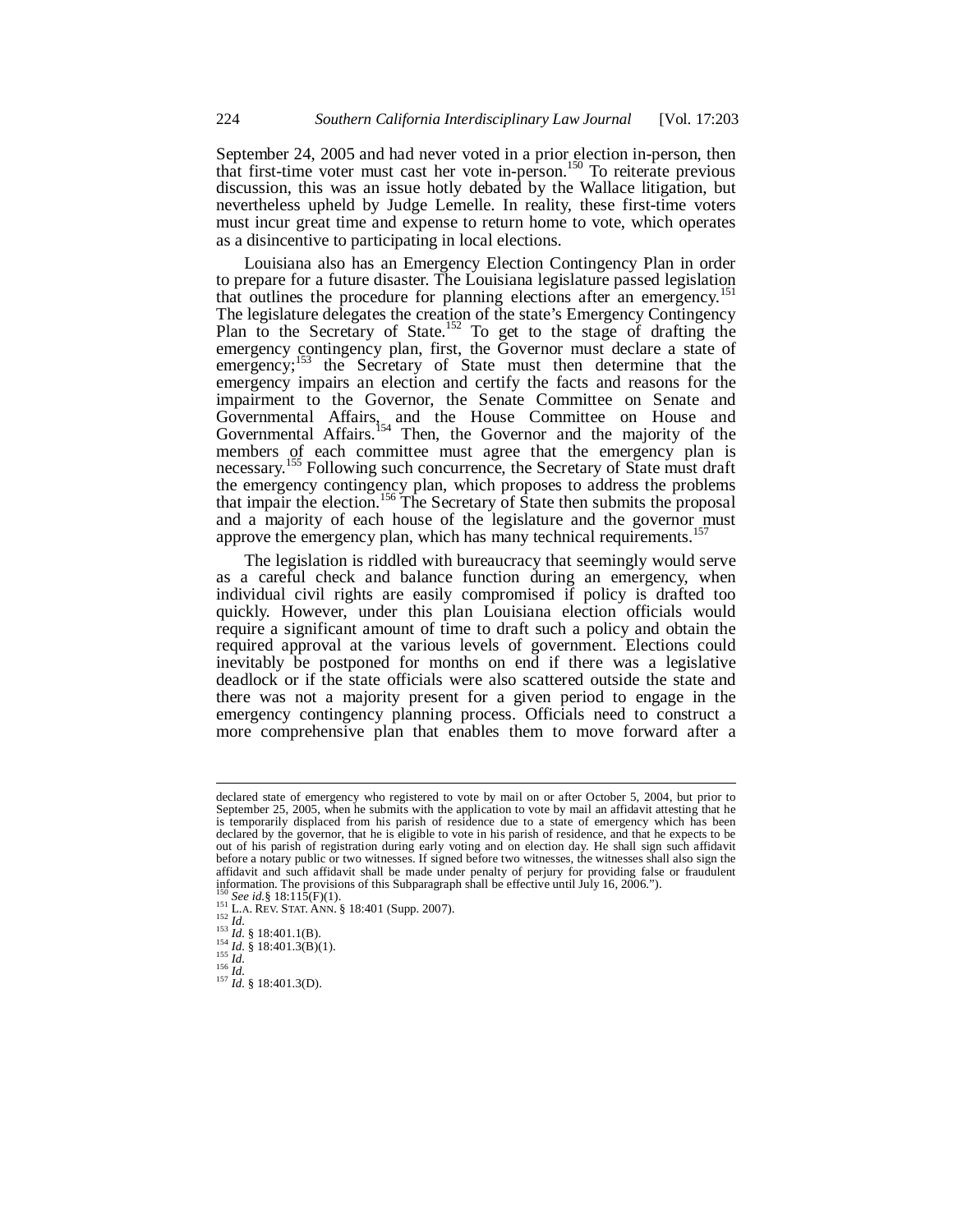disaster strikes, rather than create the plan amid the chaos following a disaster.

#### 4. *Mississippi*

Mississippi adopted an Election Action Plan in 2005.<sup>158</sup> The plan was inspired by the events of September 11, 2001, and attempts to "strengthen security and take preventative action in order to address emergency situations."<sup>159</sup> Although the plan does make strides to dictate proper chains of communication in the case of electoral emergencies, it provides little more than a list of individuals to contact in case of emergency.<sup>160</sup> Specifically, it does not provide guidance regarding how to operate elections that would ensure a displaced nonresident electorate could participate in the election.

The 12-page plan focuses on defining the need for communication among state stakeholders.<sup>161</sup> It provides some "suggested emergency procedures" when the nature of the emergency is fire, medical, inclement weather, telephone bomb threat, written bomb threat, election equipment failure, and electrical blackout.<sup>162</sup> Nowhere in the plan is there language which addresses the unique needs of displaced voters.

### V. POLICY RECOMMENDATIONS

Although some states have laws which could be used to address a nonresident election following an emergency, several states have not proposed comprehensive solutions to the challenges presented by displaced voters. Louisiana leads other states in terms of having addressed the problem, as it is one of the only states that has had to confront the reality of displaced voters. However, the state's election law still contains shortcomings. Overall, there are some good state-level attempts to prepare for disasters that affect elections. However, those efforts have not translated into the election law in a way that guarantees the right to vote as fundamental by ensuring all registered voters can participate in an election, even when they are displaced.

Of course, it is impossible to plan an electoral policy that will perfectly fit the circumstances following an emergency before the actual natural disaster displaces the electorate. Each disaster is unique, as is each state and its electorate. There is no one-size-fits-all solution. However, states can create policy that provides fundamentals and guidelines for how to respond after an emergency in a way that guarantees the right to vote for displaced voters in their home district elections. The details of the election plan will have to be determined after the emergency, but the overarching procedure

<sup>158</sup> *See* Eric Clark, Secretary of State, *Mississippi Election Action Plan* (2005), *available at* https://secure.sos.state.ms.us/elections/MEAP.pdf.

See *id.* at Introduction.

<sup>&</sup>lt;sup>160</sup> One-fourth of the plan is dedicated to a directory of "Local Emergency Management Agency/Civil<br>Defense." *See id.* <sup>161</sup> *See id.*

<sup>162</sup> *See id.*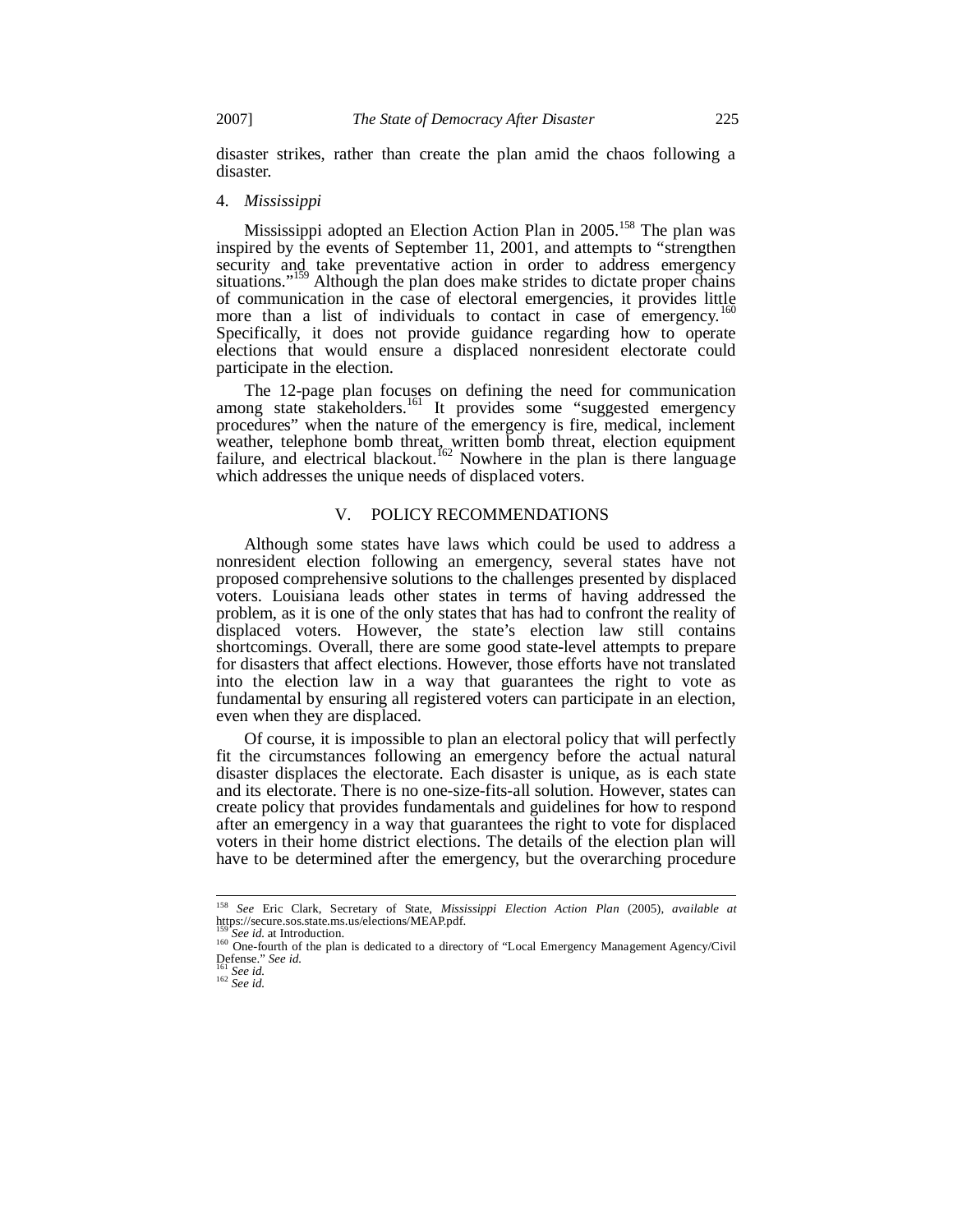can be drafted immediately, and would provide an invaluable roadmap to state officials when disaster strikes.

To direct states that decide to draft legislation that would address this problem,<sup>163</sup> the following are offered as guiding principles:<sup>164</sup>

## A. OFFER OUT-OF-STATE SATELLITE VOTING AND ABSENTEE VOTING

As suggested by the Wallace Plaintiffs and several academics, states should provide both satellite voting<sup>165</sup> in areas of concentrated nonresident voters and absentee voting for those voters who are unable to vote either in their home precinct or at the satellite voting location. Voting in-person at the satellite location would be preferred: in-person voting at the satellite location most closely resembles the voting experience of non-displaced voters, which is a familiar procedure for most voters. The absentee system should be utilized primarily when voters are unable to reach the satellite location. However, absentee voting should remain unqualified, so displaced voters who wish to vote absentee for any reason should be allowed to do so.

Regardless of whether one votes at a satellite polling center or by absentee ballot, states should require that displaced voters sign an affidavit which swears, under penalty of perjury, to their identity, the address at which they are registered to vote, that they are registered to vote in the

<sup>&</sup>lt;sup>163</sup> Several states fall under the authority of Section 5 of the Voting Rights Act. Thus, any change in election policies must be cleared by the Department of Justice, which will evaluate whether there is an impermissible burden placed on minority voters based on the change in the policy. The suggested changes to the policies will pass the preclearance retrogression standard found in *Beer v. United States*. Simply speaking, the suggestions will open up voting to all voters, with an eye towards the particular plight of minorities. *See* Beer v. United States, 425 U.S. 130 (1976).

These suggestions are in no way revolutionary. In fact, they are basic, demonstrating how easy it is for states to craft policy now which can effectively address the unique needs of displaced voters in a way that upholds their right to vote in their home district's elections as fundamental. This Note does not suggest fanciful or lofty suggestions which are out of touch with reality. Instead, it makes practical recommendations which all states can adopt today for their own use and which are deliberately chosen to inspire debate among state election officials.

Some authors have made some suggestions of their own. Rea L. Holmes, an associate at LaFollette Godfrey & Khan, suggests the following for Louisiana: (1) Louisiana must allow displaced voters to register to vote on the same day they cast their votes; (2) the state should remove all limits placed on first time voters voting by absentee ballot; and (3) the state should provide out of state satellite voting in areas of high concentration of displaced voters. *See* Holmes, *supra* note 28, at 92–94. Kristen Clarke-Avery and the late M. David Gelfand offered suggestions within the New Orleans context of accommodating displaced voters. *See* Clarke-Avery & Gelfand, *supra* note 27. First, they argued the absentee voting process should be opened up to all displaced citizens. *Id.* Next, they argued voter identification methods should be relaxed and that forms of identification, beyond state issued photo identification, should be accepted. *Id.* They next argued that, overall, the right to vote should be protected for displaced voters until they "express a clear intent to establish permanent residency elsewhere." *Id.* The Harvard Law Review Association suggests the following as global changes for all states: (1) states must adopt the same electronic format for their voter registries; and (2) states must develop an infrastructure for absentee voting which allows polling locations to be moved to areas of concentrated displaced voter populations. *See Developments in the Law*, *supra* note 8, at 1186–1188. The Association believed the following situation could be a reality, "[a] displaced voter would be able to visit the nearest polling location, no matter where he is. Poll workers could verify his identity using computerized and networked interstate voter registries. Next, the poll workers could update his status in the registry to ensure that his identity could not be used elsewhere. To poll workers could download his local ballot and then upload his votes so that they could be counted in his home state." *Id.* at 1188.

<sup>165</sup> In a Vote Nebraska Initiative Report, the authors found satellite voting would encourage voter participation. *See Vote Nebraska Initiative Report* (Dec. 31, 2004), *available at* http://www.nlc.state.ne.us/epubs/L3790/B056-2004.pdf.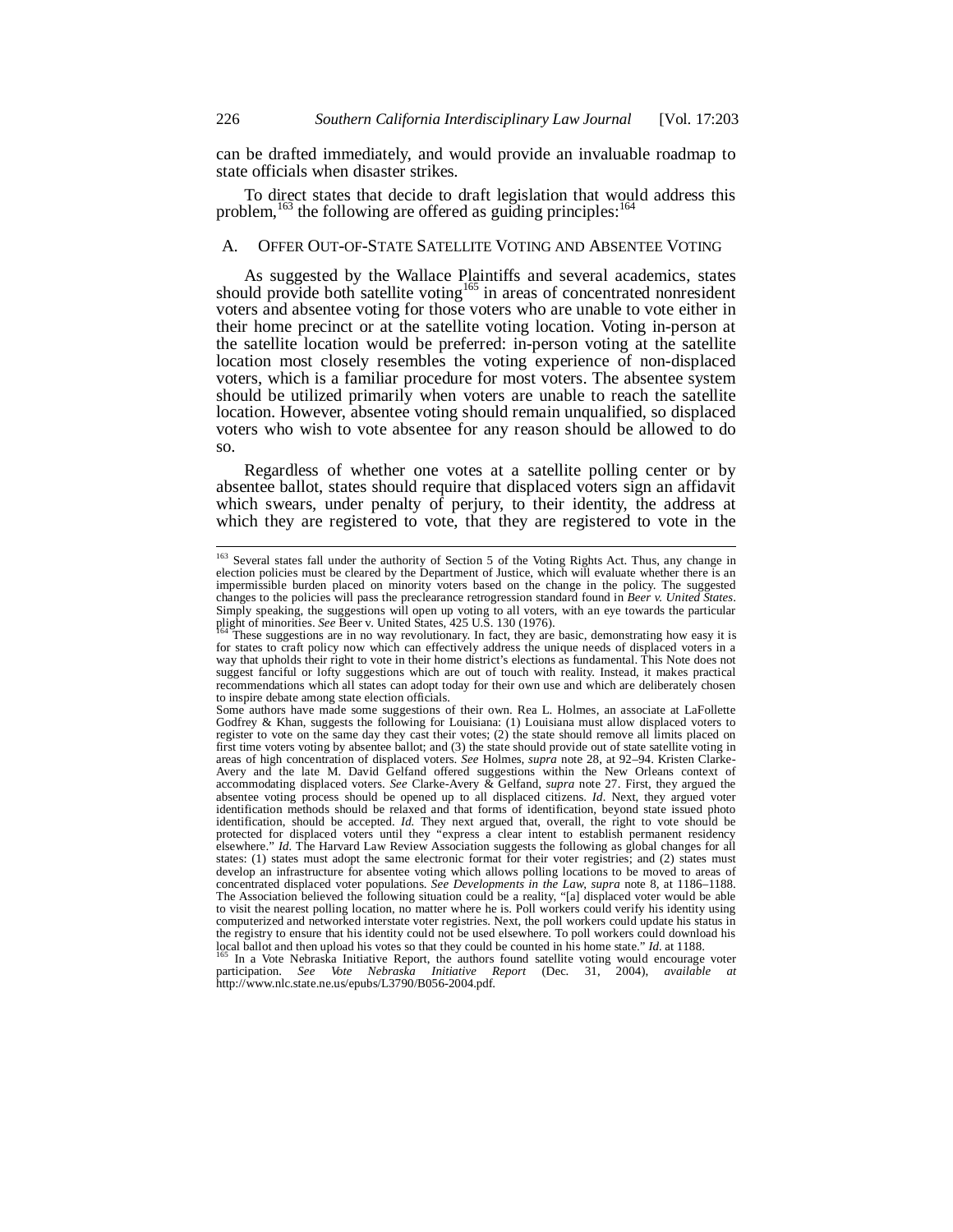current election, that they are involuntarily displaced outside of their home district, and that they will return home when it is possible. States may wish to require that the affidavit also be signed by two witnesses, as is required by Louisiana election law. Such a requirement would only minimally burden voters and yet would sufficiently ensure against voter fraud concerns.

This two-choice method will encourage voters to participate at higher rates. The Wallace Plaintiffs intended to introduce evidence that African-Americans tend to vote absentee at lower rates than their white counterparts.<sup>166</sup> Whether or not that trend continues to be accurate, including this choice of voting in-person or by absentee ballot would perhaps increase the racial diversity of displaced voters that actually cast a vote. Further, this deliberately racially inclusive choice would contribute to the election plan, and sail far above the bar set by the Voting Rights Act.

Absentee voting should be available to all displaced voters regardless of whether, how, or when voters were previously registered to vote. If displaced individuals have not previously registered to vote, states must determine appropriate deadlines for registration. The most inclusive policy would allow these individuals to register at the same time they cast their vote. A slightly less inclusive, but perhaps more practical policy could be to allow voters to register by fax until a few days prior, or even until five p.m. on the day preceding the election. States must also determine an appropriate deadline for voters requesting an absentee ballot. States could allow electronic requests for an absentee ballot to be made even on Election Day, until a certain hour in the day, that would give the voter enough time to receive, fill out, and return the ballot by the time the polls close. A feasible example is found in Colorado's emergency absentee voting provision, which allows voters to return their ballots by fax until seven p.m. on Election Day. $167$ 

The satellite voting component warrants debate over some practical considerations. First, South Africa's in-country voting experience provides an example of the need for state election officials to have an accurate estimate regarding the number of displaced voters, to ensure that enough ballots or voting machines are available for voters who choose to vote inperson at the satellite voting location.<sup>168</sup>

Next, states must decide whether to use paper ballots or electronic voting at the satellite polling locations. The benefit of paper ballots is that there is a paper trail, which may give voters more confidence in the system. However, because displaced voters could be registered to vote anywhere in the state, satellite polling locations which choose paper ballots must have a sufficient number of ballots for each local election in the state. The benefit of electronic voting would be that the state could design software which

<sup>&</sup>lt;sup>166</sup> Louis Keller, the Orleans Parish Registrar, testified at his deposition that "in past elections during his tenure, only 5% of votes were cast by absentee ballot, including absentee by mail and early voting . . He also testified that African-Americans vote absentee less frequently than white voters for socioeconomic reasons." *See* Wallace Plaintiffs Trial Br., *supra* note 32, at 12–13 (on file with author). <sup>167</sup> *See* COLO. REV. STAT. § 1–8–115 (2006).

<sup>168</sup> *See* Keller, *supra* note 67, at A14. *See generally* Elklit & Reynolds, *supra* note 59.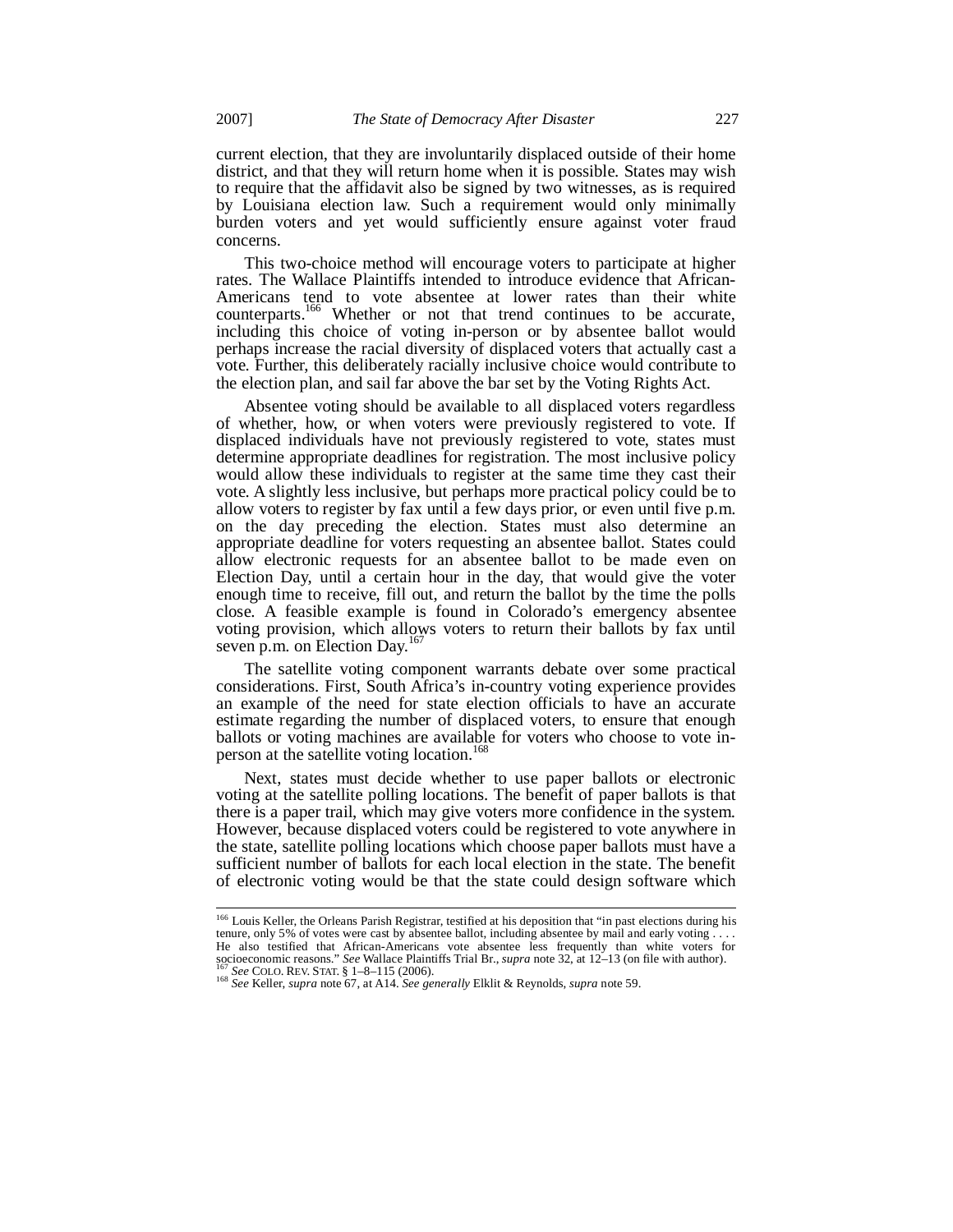would make each local election ballot available electronically.<sup>169</sup> The expense of printing, transporting to and from the polling location, and counting paper ballots could be saved by electronic voting. However, transporting and maintaining electronic voting machines may ultimately be more expensive overall. States must determine which options they believe best serve displaced voters.

Following a disaster, displaced voters naturally will begin returning to their home districts over time. Gradually, states will have less nonresident voters for which to provide the unique two-choice electoral policy. As voters return home and are found in less concentrated populations, states may wish to discontinue satellite voting in favor of turning to a purely absentee voting system. States should make provisions in their election laws allowing for this transfer, and should debate at what point the transfer would be appropriate (for example, when the displaced voter volume shrinks to fifty percent of its post-disaster size). Building these benchmarks into the election law will aid states in transitioning their electoral remedies, and save states' money by discontinuing policies which no longer fit the needs of voters.

## B. PROTECT AGAINST VOTER FRAUD

Given the experiences in South Africa, Iraq, and Mexico, it is evident that voter fraud is an important consideration when drafting policy for displaced voters. Voting by absentee ballot and at satellite locations raises new voter fraud concerns beyond those already anticipated in the traditional voting experience. Concerns for fraud in this context are certainly valid: most scholars can agree that voting by absentee ballot is a method with greater risks than in-person voting. However, most states allow for absentee voting in many circumstances, and some go as far as requiring it, such as Oregon. If states provide this option of voting, then it makes logical sense for them to allow it for displaced voters.

Further, weighing the benefits to displaced voters of the two-choice voting method and the risk of coercion or fraud, a balance must be struck in favor of accommodating the displaced voter. The duration of displacement is a relatively short period and it makes sense for states to provide specifically tailored solutions for displaced voters rather than risk

<sup>&</sup>lt;sup>169</sup> The Harvard Law Review Association suggested something similar, where poll workers in any state could simply download a voter's local ballot electronically and then upload the completed ballot to the appropriate state's computerized election system. See Developments in the Law, supra note 8, at 1188.<br>At this point in time, this may be an advanced expectation of what states can do for voters. This Note does not go as far as to suggest this method, although the suggestion is one to which states should aspire. That method would require each state to collaborate and agree to collect and maintain voter information in one country-wide voter registry database. Also, the method would allow any voter, no matter where she finds herself on Election Day and no matter why, to vote at any polling location within the United States. The system would provide the most ease for voters but the most headache for states, because state elections are fundamentally state creatures, not ones easily expanded beyond the state's borders for any reason at all. Without federal mandate or intervention, it is unlikely that all states would quickly or readily comply with this system because it may be viewed as invading state sovereignty. Short of what the Harvard Law Review Association suggests, this Note recommends that electronic voting machines used at satellite voting locations could be programmed to contain all the local ballots for one state's elections.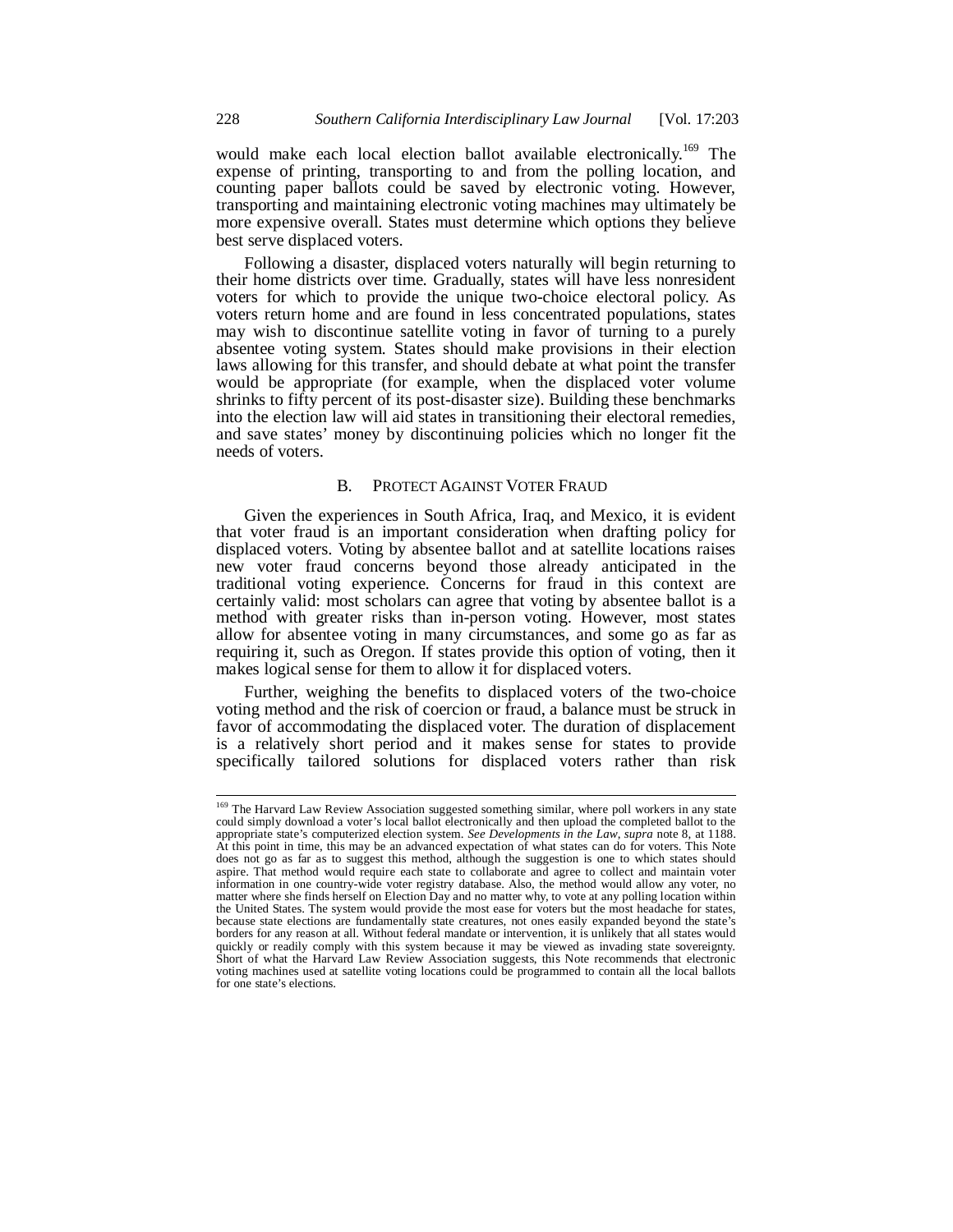disenfranchising this population. These voters have been forced from their homes, against their will, and states should make every reasonable effort to include them in the political process. There is no reason to presume that this class of voters will engage in voter fraud at a higher rate than citizens casting votes by traditional means under normal circumstances.

Displaced voters are a discrete, identifiable class of individuals who warrant greater electoral protections. Although most concerns about inperson voter fraud in the United States are unfounded,  $170$  it is important that a system that provides for the protection of displaced voters include features that help make that system secure. Voter fraud concerns can be sufficiently addressed by requiring displaced voters to sign an affidavit which swears, under penalty of perjury, to their identity, to the address at which they are registered to vote, that they are registered to vote in the current election, that they are involuntarily displaced outside of their home district, and that they will return home when it is possible. Requiring that the affidavit be signed by witnesses would provide even greater protection. States must determine the appropriate level of protections against voter fraud and weigh them against the burden they place on displaced voters in order to strike an appropriate balance.

#### C. COLLABORATION AND INFORMATION SHARING AMONG AGENCIES

To the extent possible, state election officials should partner and share information with disaster preparedness officials, such as the Federal Emergency Management Agency, that have reason to track and provide services to displaced persons. Divisions between the powers of state and federal governments, such as those that prevented an immediate relief response following Hurricane Katrina, $171$  must not prevent the sharing of information in this context. Political turf wars cannot stand in the way of states working with each other or with the Federal government to reach displaced voters. If states can collaborate with other organizations providing services for the displaced population, states can take advantage of institutional knowledge already gained by others instead of having to duplicate efforts. For example, agencies can share information relating to the present location of displaced voters, so state election officials can determine voter concentrations and where best to locate satellite polling centers. The collaborative effort at the government level will reduce the burden on displaced residents who would otherwise have to communicate the same information to multiple different government agencies.

#### D. FLUID COMMUNICATION

States must communicate effectively with voters. Election officials must clearly relay information to voters concerning the two-choice voting methodology. Deadlines must be clear and reasonable. Satellite polling locations should be chosen based on displaced voter population

<sup>170</sup> *See generally* Minnite, *supra* note 4.

<sup>&</sup>lt;sup>171</sup> For an expose of how these divisions only contributed to further devastation of hurricane victims, see WHEN THE LEVEES BROKE: A REQUIEM IN FOUR ACTS (HBO 2006).